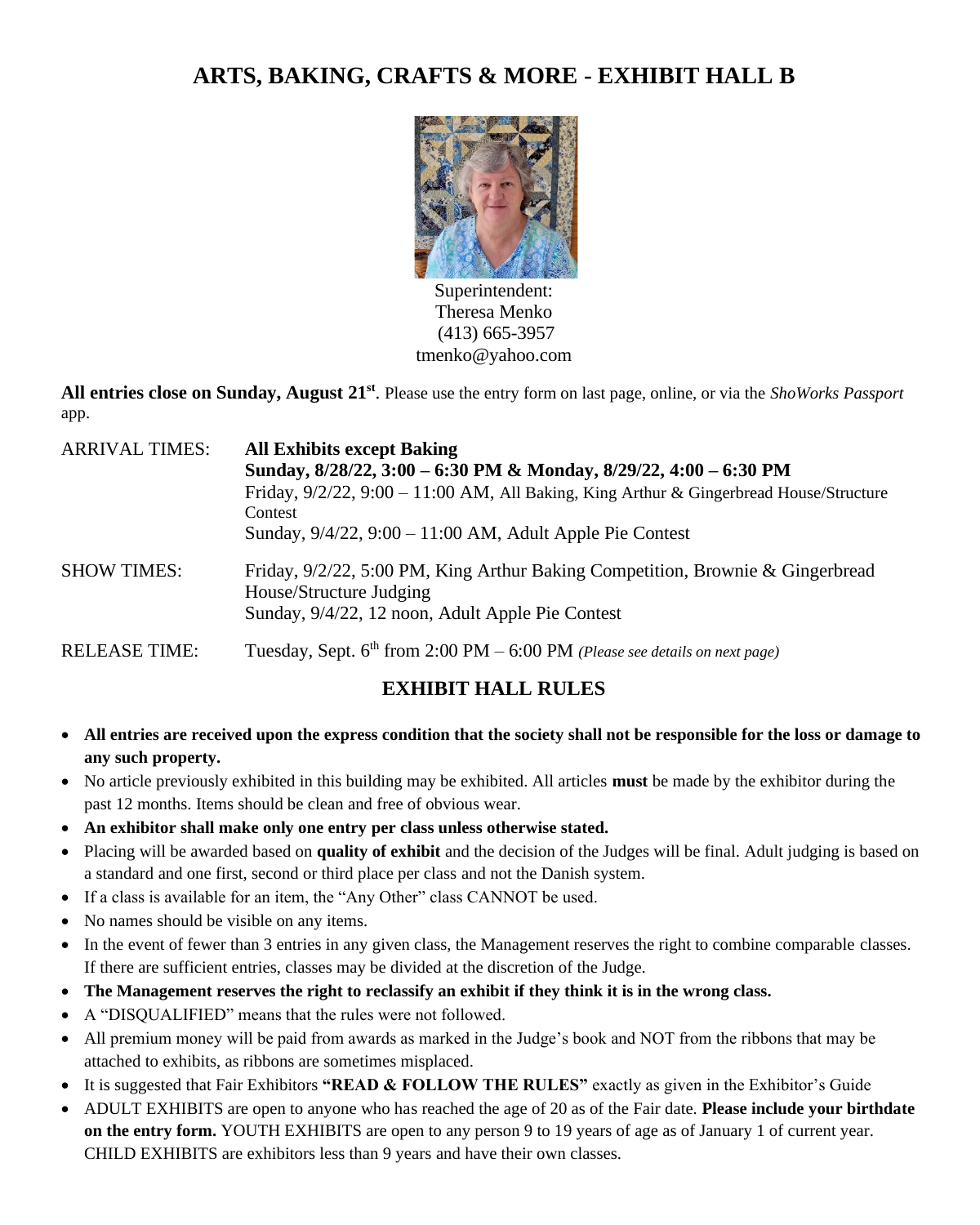- If you have any questions, please email, or call the Superintendent.
- If you would like to volunteer to help before or during the fair, please call the Superintendent.

### **REMOVAL OF EXHIBITS**

NO EARLY REMOVAL OF EXHIBITS. The building will be closed to the public at 8:00 P.M. on Monday, Sept. 5<sup>th</sup>. Exhibits must be removed on **Tuesday, Sept. 6<sup>th</sup> from 2:00 PM – 6:00 PM. Please bring your claim tickets to pick up items.** If you have a problem, please discuss it with the Superintendent. The fair is **NOT** responsible for exhibits left beyond this time. Please check your list of awards with the Superintendent, or her representatives, for any clerical errors. DISCREPANCIES MUST BE CORRECTED AT PICK UP.

# **ADULT EXHIBITS**

### **SEWING -- Division 100**



#### **Class**

| <b>Class</b>                                         |                                                            |
|------------------------------------------------------|------------------------------------------------------------|
| 01. Blouse or Shirt                                  | 15. Child/Infant Skirt                                     |
| 02. Casual Dress                                     | 16. Child/Infant Blouse or Shirt                           |
| 03. Coat, Jacket, or other Outerwear                 | 17. Any other adult sewn clothing                          |
| 04. Cocktail or Evening Gown                         | 18. Any other child/infant sewn clothing                   |
| 05. Adult Costume                                    | 19. Curtains or Valances                                   |
| 06. Steampunk or Renaissance Costume – attach $3''x$ | 20. Set of 2 Pillowcases                                   |
| 5" index indicating what alterations you made to an  | 21. Apron                                                  |
| original clothing item to create the final outfit    | 22. Tote Bag or Purse                                      |
| 07. Shorts or Pants                                  | 23. Recycled/Upcycled clothing-attach 3" x 5" index        |
| 08. Skirt                                            | card indicating what the item was originally and the steps |
| 09. Nightwear-Nightgown, PJ's or Bathrobe            | used to create or embellish the final product              |
| 10. Child/Infant Dress                               | 24. Potholders- set of 2                                   |
| 11. Child/Infant Coat, Jacket, or other Outerwear    | 25. Animal Accessories                                     |
| 12. Child/Infant Bathrobe, Nightgown or PJ's         | 26. Doll Clothes                                           |
| 13. Child/Infant Costume                             | 27. Any other sewn item                                    |
| 14. Child/Infant Shorts or Pants                     |                                                            |
|                                                      |                                                            |
|                                                      |                                                            |

| <b>Premiums:</b>  | 1 st | 2nd<br>$\overline{ }$ | <b>2rd</b> |
|-------------------|------|-----------------------|------------|
| Classes $01 - 18$ | \$10 | აი                    | \$5        |
| Classes $19-27$   | Φ    | ₾.<br>ت دی            | \$3        |

We will award **Three County Fair Outstanding Sewing Award-** Rosette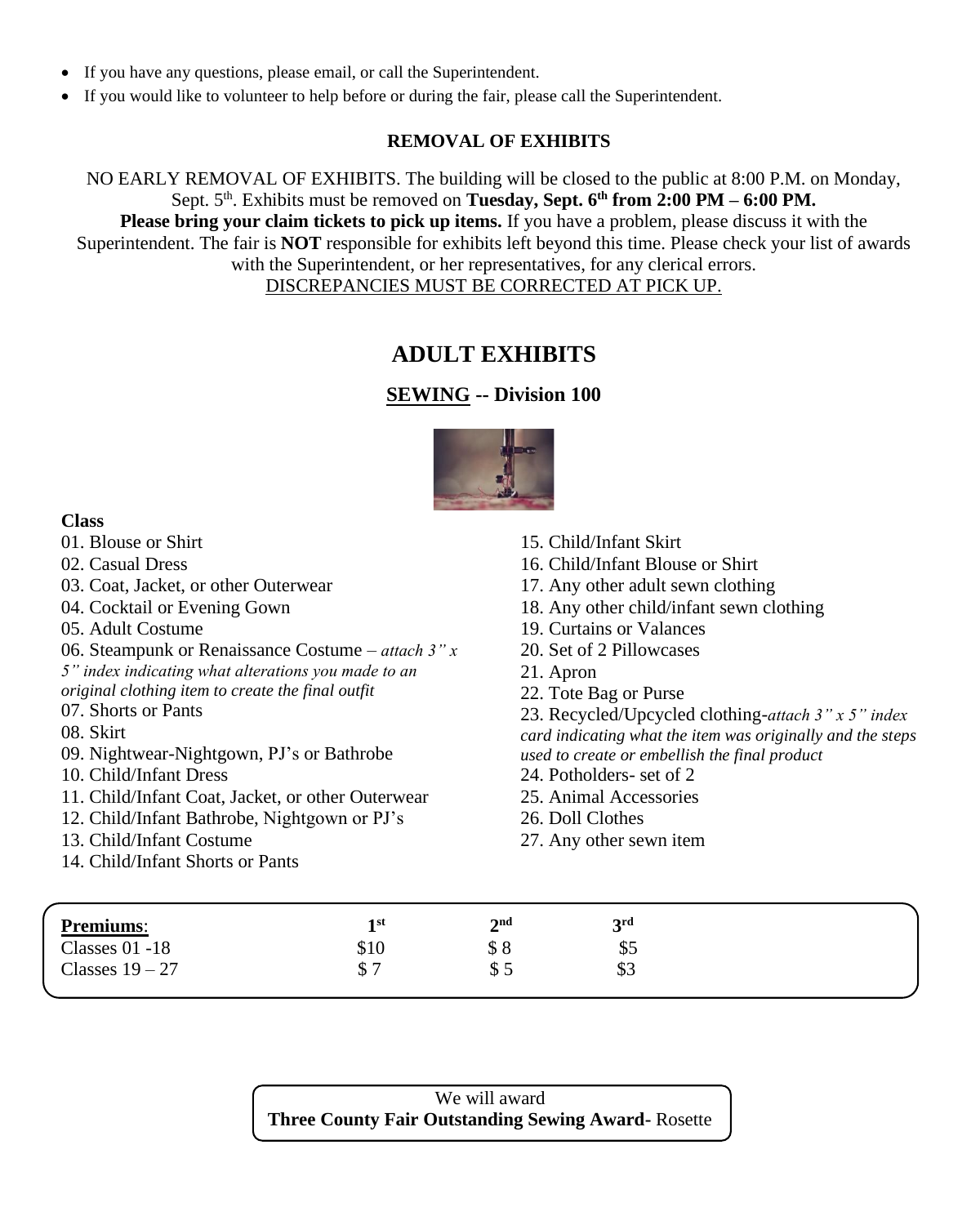### **NEEDLEWORK/HANDIWORK**

### **Division 101**



### **Class**

| 01. Needlework Sampler-show variety of stitches    | 10. Candle wicking                        |
|----------------------------------------------------|-------------------------------------------|
| 02. Crewel Embroidery Picture                      | 11. Stumpwork                             |
| 03. Needlepoint Picture                            | 12. Bargello/Needlepoint – plastic canvas |
| 04. Counted Cross Stitch Picture                   | 13. Bargello/Needlepoint – pillow         |
| 05. Rugs-braided, hooked, crocheted, or latch hook | 14. Counted Cross Stitch - pillow         |
| 06. Needle Felting Toy or Doll                     | 15. Pillow-Any other Needlework           |
| 07. Counted Cross Stitch worked on Perforated      | 16. Set of 2 Handkerchiefs-all competing  |
| Paper                                              | 17. Table runners-non-quilted             |
| 08. Ribbon Embroidery                              | 18. Lace-3", suitably mounted             |
| 09. Stamped Cross Stitch, Embroidery               | 19. Any other Needlework, Handiwork       |
|                                                    |                                           |

| Premiums:         | 1 st<br><u>_</u> | 2 <sub>nd</sub>     | 2rd<br>ັ  |  |
|-------------------|------------------|---------------------|-----------|--|
| Classes $01 - 06$ | \$10             | \$9                 | \$8       |  |
| Classes $07 - 19$ | \$6              | $\mathbf{C}$<br>J-4 | ሰሳ<br>0 ق |  |
|                   |                  |                     |           |  |

### We will award

 $\overline{a}$ 

**Three County Fair Outstanding Needlework/Handiwork Award-** Rosette

### **Crochet** *(No Machine-Made Items)* - **Division 102**



### **Class**

- 01. Infant Sweater
- 02. Infant 3 Pc. Outfit
- 03. Christening Outfit
- 04. Sweater-*Children's Aran*
- 05. Sweater-*Children's Plain (Single or Double)*
- 06. Sweater-*Children's Pattern*
- 07. Baby Afghan or carriage blanket
- 08. Child's Hat
- 09. Child's Mittens, Fingerless Mitts or Gloves
- 10. Adult's Mittens, Fingerless Mitts or Gloves
- 11. Adult's Hat
- 12. Adult's Hat & Mitten Set
- 13. Scarf & Hat Set
- 14. Scarf, Cowls
- 15. Socks or Slippers
- 16. Christmas Stocking
- 17. Amigurumi
- 18. Doilies or Runner
- 19. Any other crocheted item
- 20. Sweater-*Adult Plain*
- 21. Sweater-*Adult Pattern*
- 22. Sweater-*Adult Aran*
- 23. Vest, Shrug
- 24. Shawl, Stole, or Poncho
- 25. Bedspread-*using cotton thread*
- 26. Tablecloth
- 27. Afghan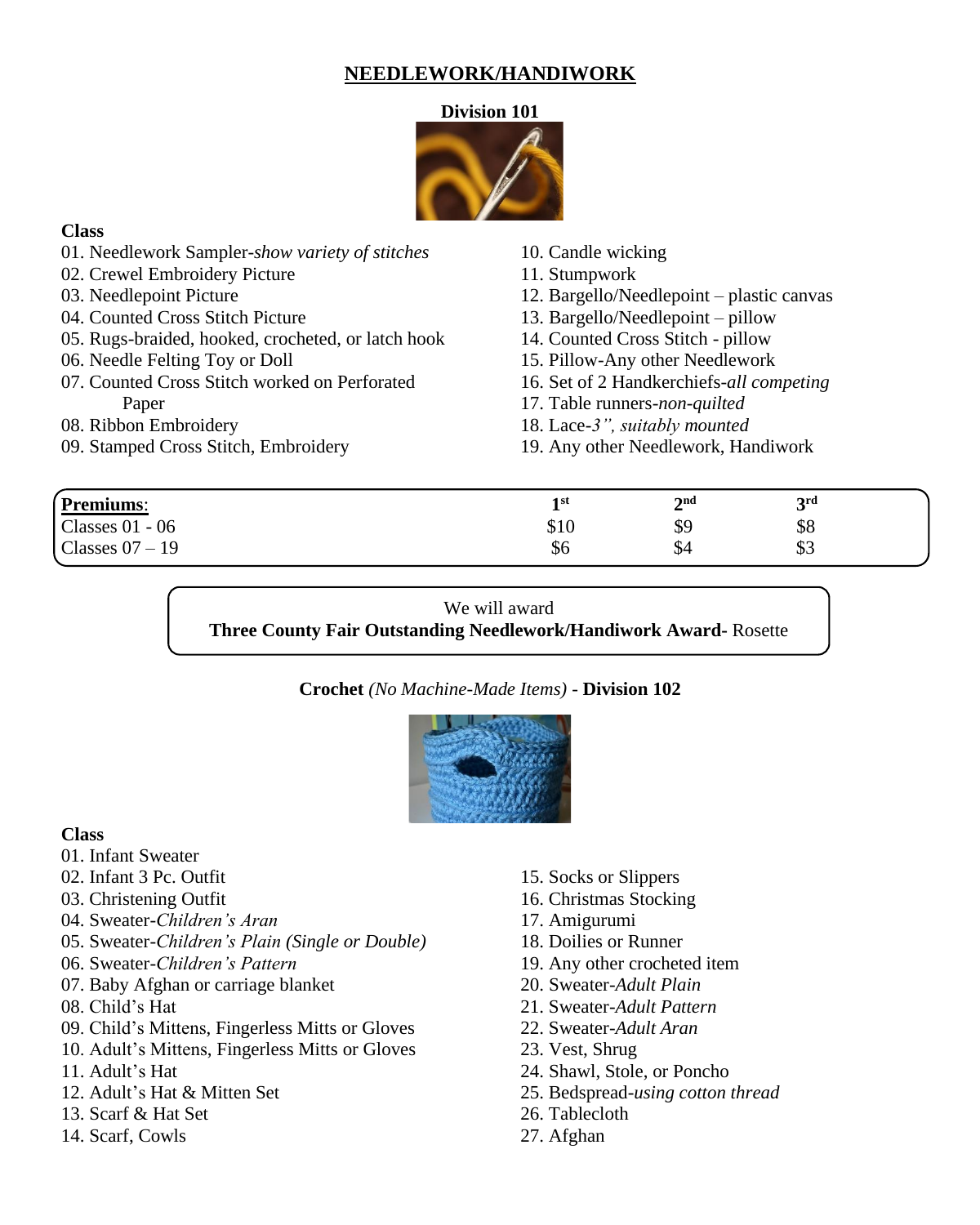| <b>Premiums:</b>  | 1 st | $2^{\rm nd}$ | <b>3rd</b> |  |
|-------------------|------|--------------|------------|--|
| Classes $01 - 07$ | \$8  | \$6          | \$4        |  |
| Classes $08 - 19$ | \$6  | \$4          | \$3        |  |
| Classes $20 - 27$ | \$10 | \$8          | \$5        |  |

### **We will award Three County Fair Outstanding Crocheter's Workmanship Award-** Rosette **Three County Fair Outstanding Crochet Bedspread or Afghan Award-** Rosette **Three County Fair Outstanding Crochet Sweater Award-** Rosette

### **Knitting** *(No machine-made items)* - **Division 103 Entries will be broken out for loom knitting and judged separately**



### **Class**

| 17. Socks or Slippers             |
|-----------------------------------|
| 18. Christmas Stocking            |
| 19. Amigurumi                     |
| 20. Doilies or Runner             |
| 21. Any other knitted item        |
| 22. Sweater-Adult Argyle          |
| 23. Sweater-Adult Fair Isle       |
| 24. Sweater-Adult Picture         |
| 25. Sweater-Adult Aran            |
| 26. Sweater-Adult Plain           |
| 27. Sweater-Adult Pattern         |
| 28. Vest, Shrug                   |
| 29. Shawl, Stole, or Poncho       |
| 30. Bedspread-using cotton thread |
| 31. Tablecloth                    |
| 32. Afghan                        |
|                                   |
|                                   |
|                                   |

| Premiums:         | 1 st | $\boldsymbol{\gamma}$ nd<br>◢ | 2rd<br>ັ |  |
|-------------------|------|-------------------------------|----------|--|
| Classes $01 - 09$ | \$8  | \$6                           | \$4      |  |
| Classes $10 - 21$ | \$6  | \$4                           | \$3      |  |
| Classes $22 - 32$ | \$10 | \$8                           | \$5      |  |

We will award **Three County Fair Outstanding Knitter's Workmanship Award-** Rosette **Three County Fair Outstanding Knitted Bedspread or Afghan Award-** Rosette **Three County Fair Outstanding Knitted Sweater Award-** Rosette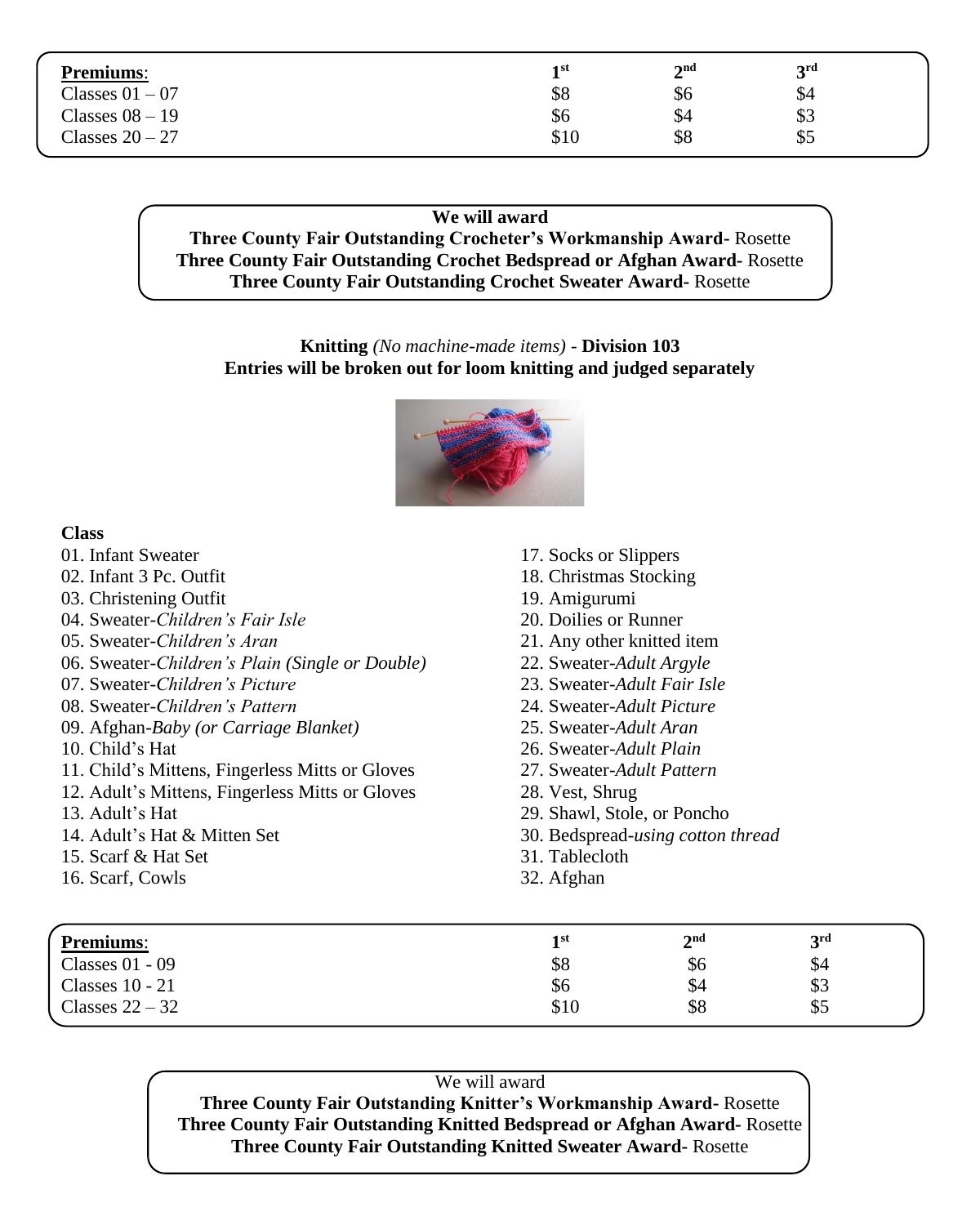# **Quilting – Division 104**

### **Bed Quilts**



### **Class**

- 01. Lap/Twin-Hand pieced; hand quilted
- 02. Lap/Twin**-**Hand pieced; tied
- 03. Lap/Twin-Machine pieced; hand quilted
- 04. Lap/Twin-Machine pieced; machine quilted
- 05. Lap/Twin-Machine pieced; tied
- 06. Lap/Twin-Whole cloth
- 07. Lap/Twin-Hand appliqued; hand quilted
- 08. Lap/Twin-Machine appliqued; machine quilted
- 09. Lap/Twin Hand appliqued; machine quilted
- 10. Lap/Twin-Holiday Quilt
- 11. Lap/Twin- Memory/T-shirt Quilt
- 12. Lap/Twin-Quilt made by a group
- 13. Lap/Twin-any combination of techniques
- 14. F/Q/K-Hand pieced; hand quilted
- 15. F/Q/K-Hand pieced; tied
- 16. F/Q/K-Machine pieced; hand quilted
- 17. F/Q/K-Machine pieced; machine quilted
- 18. F/Q/K-Machine pieced; tied
- 19. F/Q/K-Whole cloth
- 20. F/Q/K-Hand appliquéd; hand quilted
- 21. F/Q/K-Machine appliqued; machine quilted
- 22. F/Q/K– Hand appliqued; machine quilted
- 23. F/Q/K-Holiday Quilt
- 24. F/Q/K- Memory/T-shirt Quilt
- 25. F/Q/K-Quilt made by a group
- 26. F/Q/K-Any combination of technique

**Wall Hangings -** *Must come with permanently affixed fastener or sleeve.*

### **Class**

- 27. Wall Hanging-Hand pieced; hand quilted
- 28. Wall Hanging-Machine pieced; hand quilted
- 29. Wall Hanging-Machine pieced; machine quilted
- 30. Wall Hanging-Christmas
- 31. Wall Hanging-Halloween
- 32. Wall Hanging-Easter
- 33. Wall Hanging-Patriotic
- 34. Wall Hanging Hanukkah
- 35. Wall Hanging-Any other Holiday
- 36. Wall Hanging-Hand appliquéd
- 37. Wall Hanging-Machine appliquéd
- 38. Wall Hanging-Fabric manipulation
- 39. Wall Hanging-Any combination of techniques
- 40. Wall Hanging Miniature-not to exceed 48" circumference

### **Any Other Quilted Item**

| <b>Class</b>            |                                                             |                 |                                                      |  |
|-------------------------|-------------------------------------------------------------|-----------------|------------------------------------------------------|--|
| 41. Baby Quilt          | 45. Tote Bag<br>46. Placemat, Table Topper, or Table Runner |                 |                                                      |  |
| 42. Article of Clothing |                                                             |                 |                                                      |  |
| 43. Fabric Collage      | 47. Quilted Pillow                                          |                 |                                                      |  |
| 44. Purse or Handbag    |                                                             |                 | 48. Any other Quilted Item-Please state type of item |  |
| Premiums:               | 1 <sup>st</sup>                                             | 2 <sup>nd</sup> | 3 <sup>rd</sup>                                      |  |
| Classes $01 - 26$       | \$20                                                        | \$15            | \$10                                                 |  |
| Classes 27 - 40         | \$15                                                        | \$10            | \$8                                                  |  |
| Classes 41 - 48         | \$8                                                         | \$6             | \$4                                                  |  |

We will award **Three County Fair Best of Show Quilt-** Rosette **Three County Fair Best Hand Quilting-** Rosette **Three County Fair Outstanding Quilter's Workmanship Award** - Rosette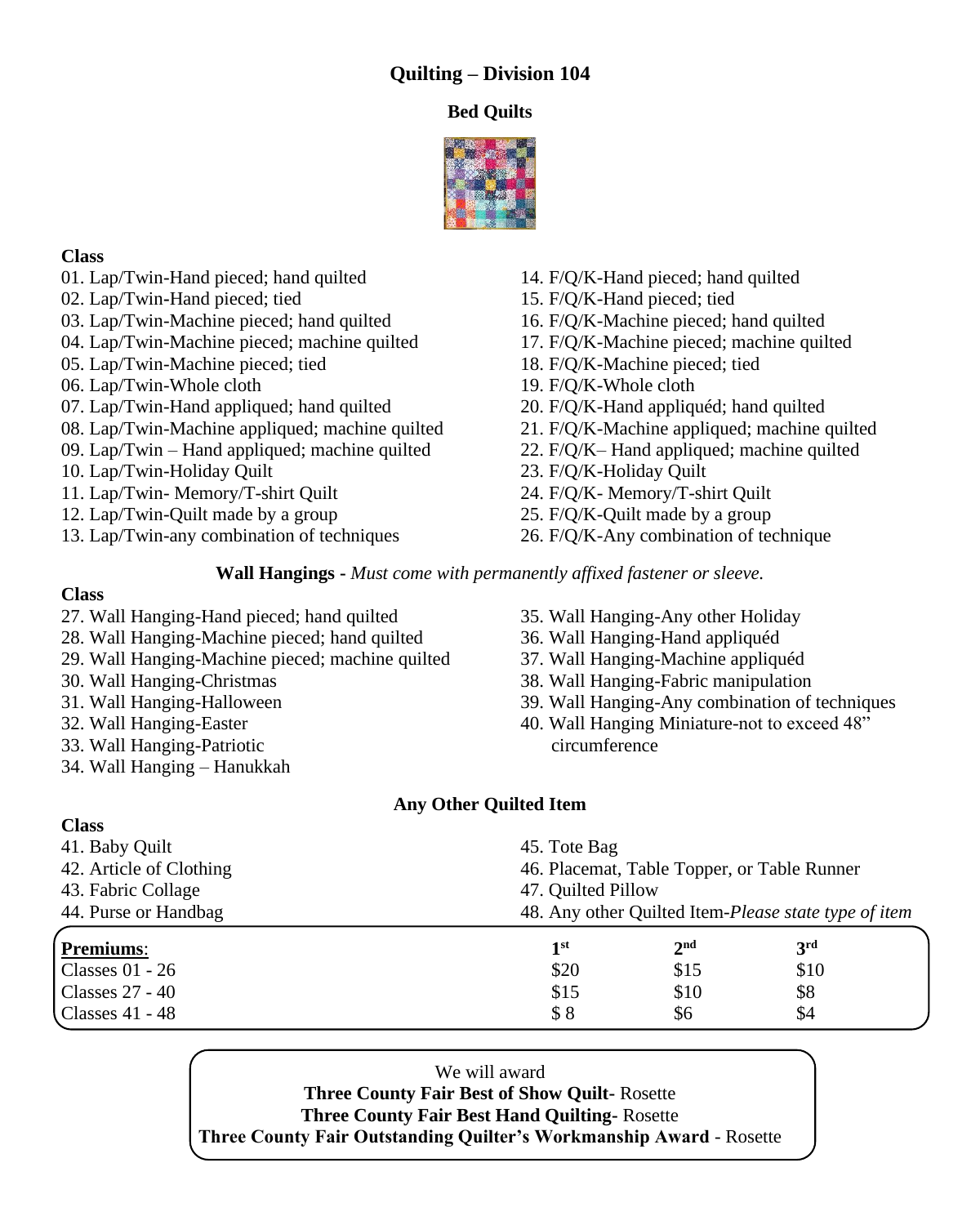### **ARTS & CRAFTS**

### **Woodworking - Division 105**



### **Class**

01. Bird/Bat/Butterfly House 02. Wood Turned Articles 03. Lamp with Shade 04. \*Large Wooden Article *(i.e. Bookcase)* 05. Small Wooden Article 06. Miniatures 07. Wood Carving & Sculptures

08. Picture Frame 09. Doll Furniture 10. Wooden Tray 11. Models, Toys or Games 12. Woodburning 13. Any Other Woodworking

### **Bead and/or Wire Work - Division 106**

#### **Class**

01. Earrings 02. Bracelet 03. Necklace 04. 2 Pc. Set 05. 3 Pc. Set 06. Any Other Bead or Wire Work

### **Stenciling - Division 107**



### **Class**

01. Article of Clothing 02. Wall Hanging 03. Wooden Article

04. Basket 05. Any Other Stenciled Item

### **Decorative Painting - Division 108**

- **Class**
- 01. Painting on Baskets 02. Painting on Wood – Oil 03. Painting on Wood - Acrylic 04. Painting on Tin 05. Painting on Slate – Oil

06. Painting on Slate – Acrylic 07. One Stroke Painting 08. Folk Art 09. Any Other Decorative Painted Item

#### **Toys - Division 109**



#### **Class**

01. Dolls-Stuffed 04. Animals - Stuffed 02. Reproduction Antique Dolls 05. Puppet 03. Dolls-Crocheted or Knitted 06. Any Other Toy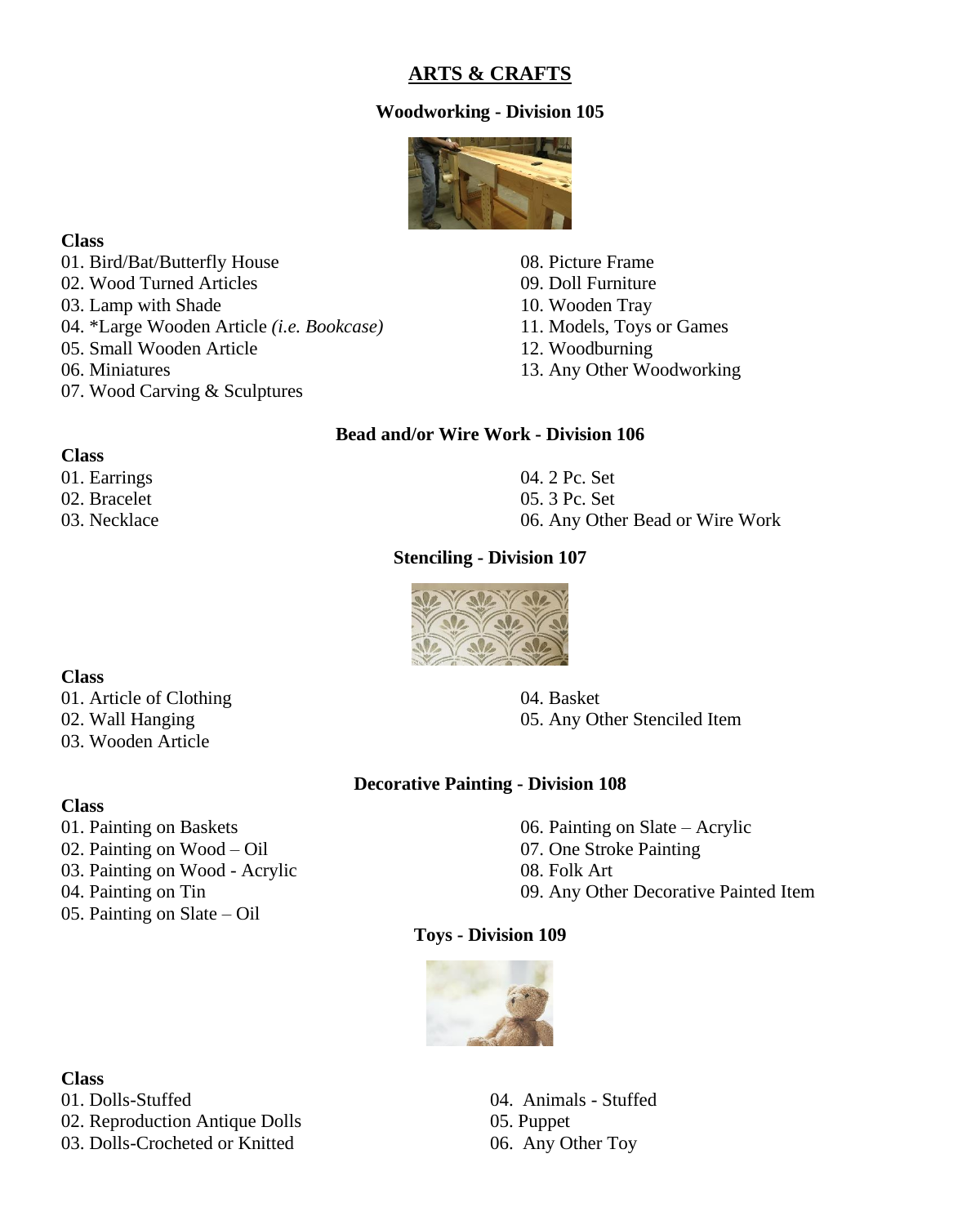### **Holiday Time - Division 110**



### **Class**

- 01. Christmas Stocking (not knitted or crocheted)
- 02. Tree Ornament (set of 3)
- 03. Pinecone Craft (wreath, centerpiece, etc.)
- 04. Thanksgiving Item
- 05. Any Halloween Article
- 06. Valentine's Day Article

07. Easter Article 08. St. Patrick's Day Item 09.  $4<sup>th</sup>$  of July Item 10. Any Holiday Wreath 11. Any Other Holiday Article

### **Silk Flower/Natural Material Arrangements - Division 111**



**Class**

- 01. Wall Hanging-*Natural material*
- 02. "Flowers Forever"-*Silk Flowers*
- 03. "A Tisket, A Tasket"-Arrangement in a basket
- 04. "Drift Away"-*Arrangement on driftwood*

### **Other Crafts - Division 112**

### **Class**

- 01. Decoupage
- 02. Diamond Art
- 03. Stained Glass
- 04. Tinsmith & Metal Work
- 05. Ceramics
- 06. Nature Crafts (all natural materials)
- 07. Glassblowing
- 08. Decorative Wreath
- 09. Macramé
- 10. Basketry
- 11. Quilling
- 12. Any other Craft

### **Display of Crafts**

|  | ٠ |
|--|---|
|  |   |

### **Class**

13. \*Collection of Handmade Crafts – *must be made by the exhibitor. Collection of 5 or more items/objects of one craft. Will be judged on quality, originality & set up of display. Exhibit size should be appropriate for the craft. Must supply own backdrop and set up your display when dropping off your exhibit.*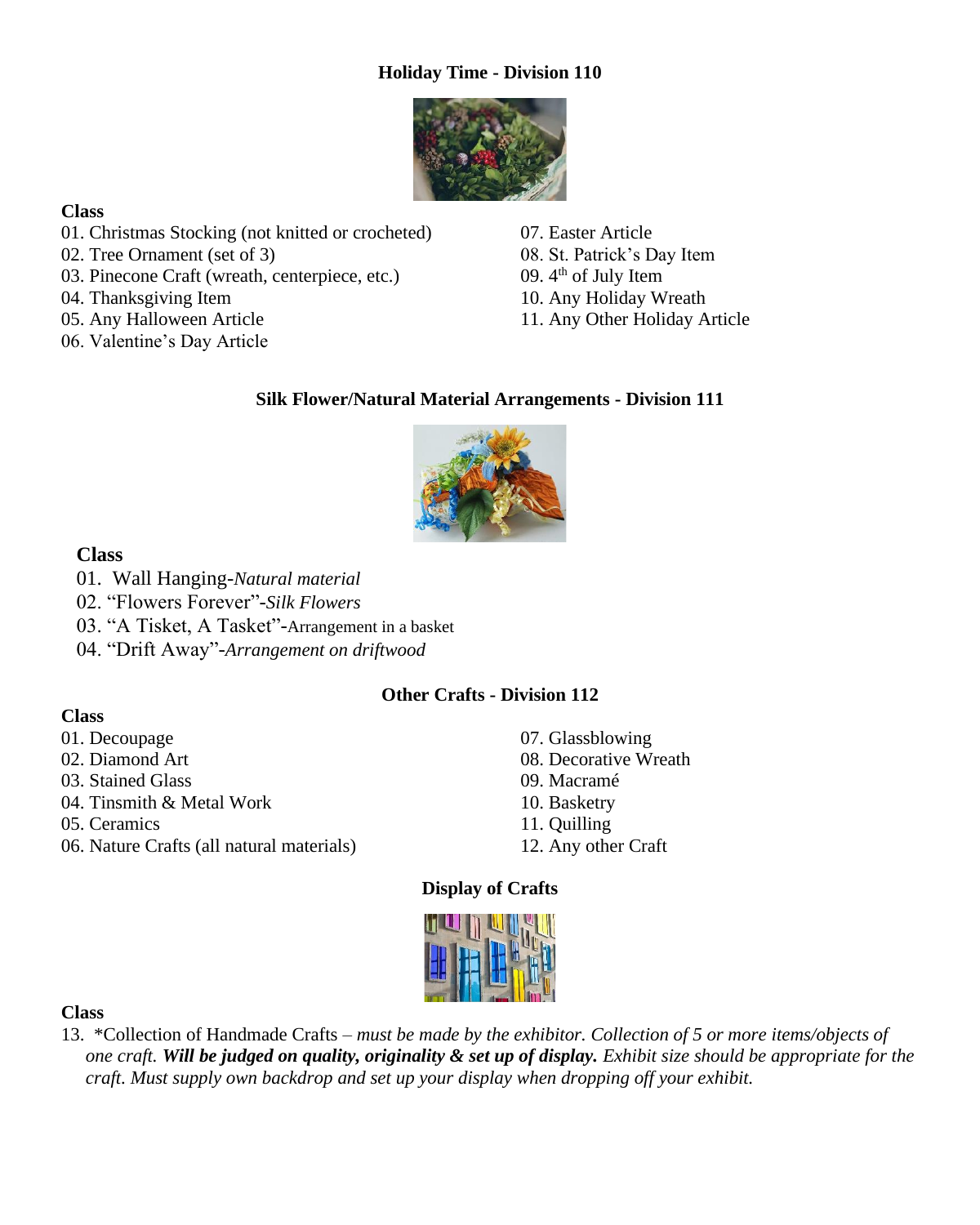### **Scrapbooking - Division 113 Traditional**

*All traditional scrap books should have a cover and a minimum of 10 pages.*



**Class**

01. Family History-*Genealogy, Heritage* 02. School Days 03. Vacation 04. Special Event-*Graduation, Wedding, etc.* 05. Holiday 06. Family 07. Any other themed scrapbook

14. Any other themed scrapbook

### **Digital Scrapbooking**

*Produced on computer, printed in hard copy. Should have a cover and a minimum of 10 pages. Should not be a collection of newspaper or magazine pages.*

> 12. Holiday 13. Family

### **Class**

08. Family History*-Genealogy, Heritage* 09. School Days 10. Vacation 11. Special Event-*Graduation, Wedding, etc.*

**Paper Crafting – Division 114**

### **Rubber Stamping**

*Main Focus is rubber stamping. Cards should be 3 samples mounted on 11" x 14" poster board.*



**Class** 01. Holiday Cards

02. Special Occasion Cards

03. Birthday Cards

04. Greeting Cards 05. Any other item using rubber stamps/paper

# **Embellished**

*Main focus is on embellishing. Cards should be 3 samples mounted on 11" x 14" poster board.*



**Class** 06. Holiday Cards 07. Special Occasion Cards 08. Birthday Cards

09. Greeting Cards 10. Any other paper crafting item using Embellishments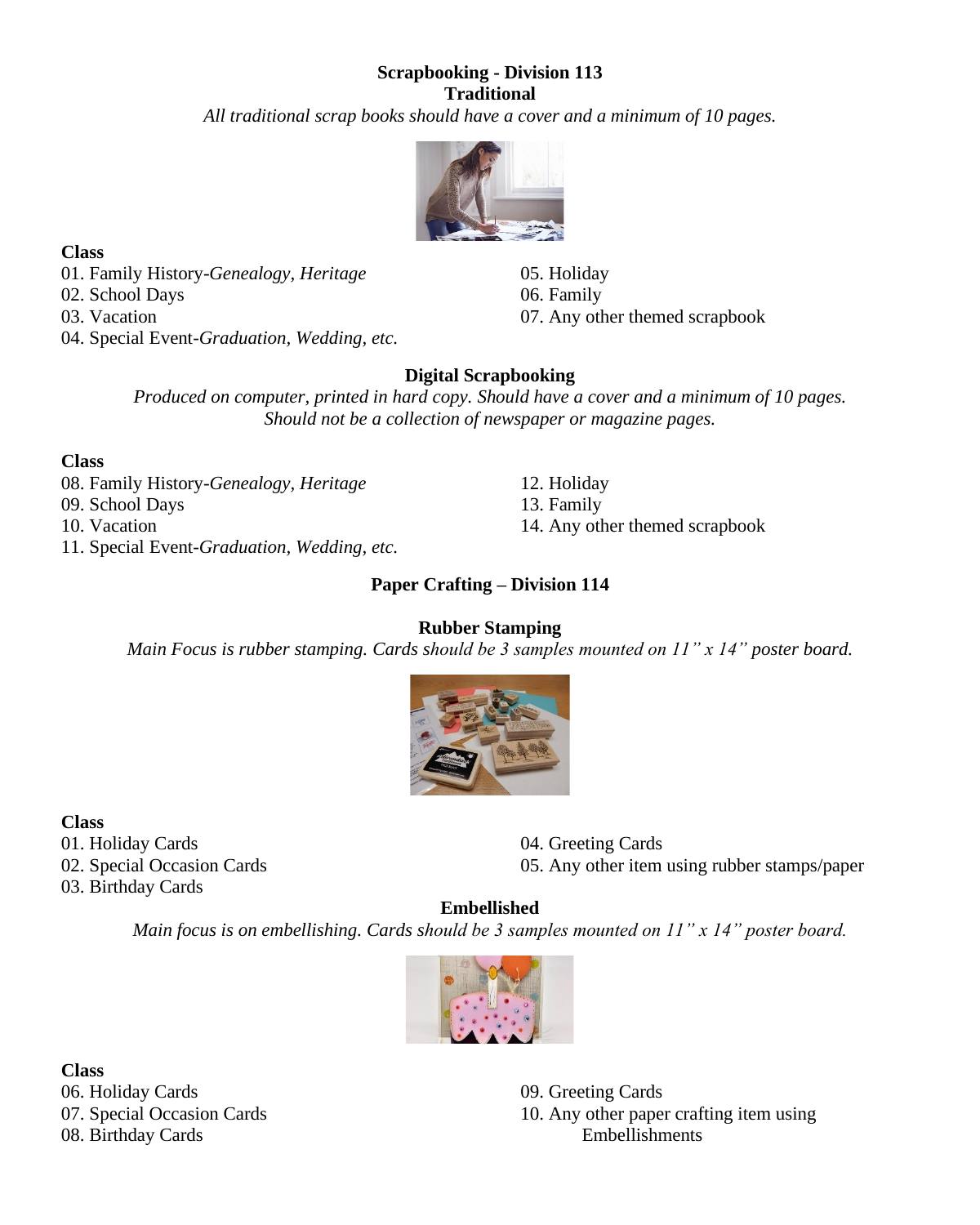

### **Guidelines:**

- 1. All Paintings and Drawings should be equipped with a secure hanging device.
- 2. If appropriate, painting and drawings should be matted and framed. Please no glass.
- 3. If it is not your original design, please attach a 3" x 5" card with the source (artist, photographer, magazine) of your painting/drawing that you copied.
- 4. Paint by number will not be accepted.

- **Class**<br>01. Oil Painting: marine
- 02. Oil Painting: figure or portrait 14. Pencil Drawing
- 03. Oil Painting: landscape, floral or still life 15. Colored Pencil Drawing
- 04. Oil Painting: animal studies 16. Charcoal Drawing
- 05. Watercolor Painting: marine 17. Pastel Drawing
- 06. Watercolor Painting: figure or portrait 18. Collage
- 07. Watercolor Painting: landscape, floral or still life 19. Prints (woodcut, engraving, zinc or copper
- 
- 09. Acrylic Painting: marine 20. Mixed Media
- 10. Acrylic Painting: figure or portrait 21. Other Media
- 11. Acrylic Painting: landscape, floral or still life
- 12. Acrylic Painting: animal studies
- 13. Pen & Ink Drawing on paper or specialty boards
- 
- 
- 
- 
- 
- 08. Watercolor Painting: animal studies engraving or etching, lithograph, etc.)
	-
	-

We will award **Three County Fair Amateur Art Award-** Rosette

| <b>Premiums:</b>                  | 1 st | 2nd              | <b>2rd</b> |  |
|-----------------------------------|------|------------------|------------|--|
| Divisions $105 - 115$             | Φ≂   | ΦJ               | Φ∠         |  |
| Exception Classes designated w/ * | \$10 | <u> ተር</u><br>აა | ക്         |  |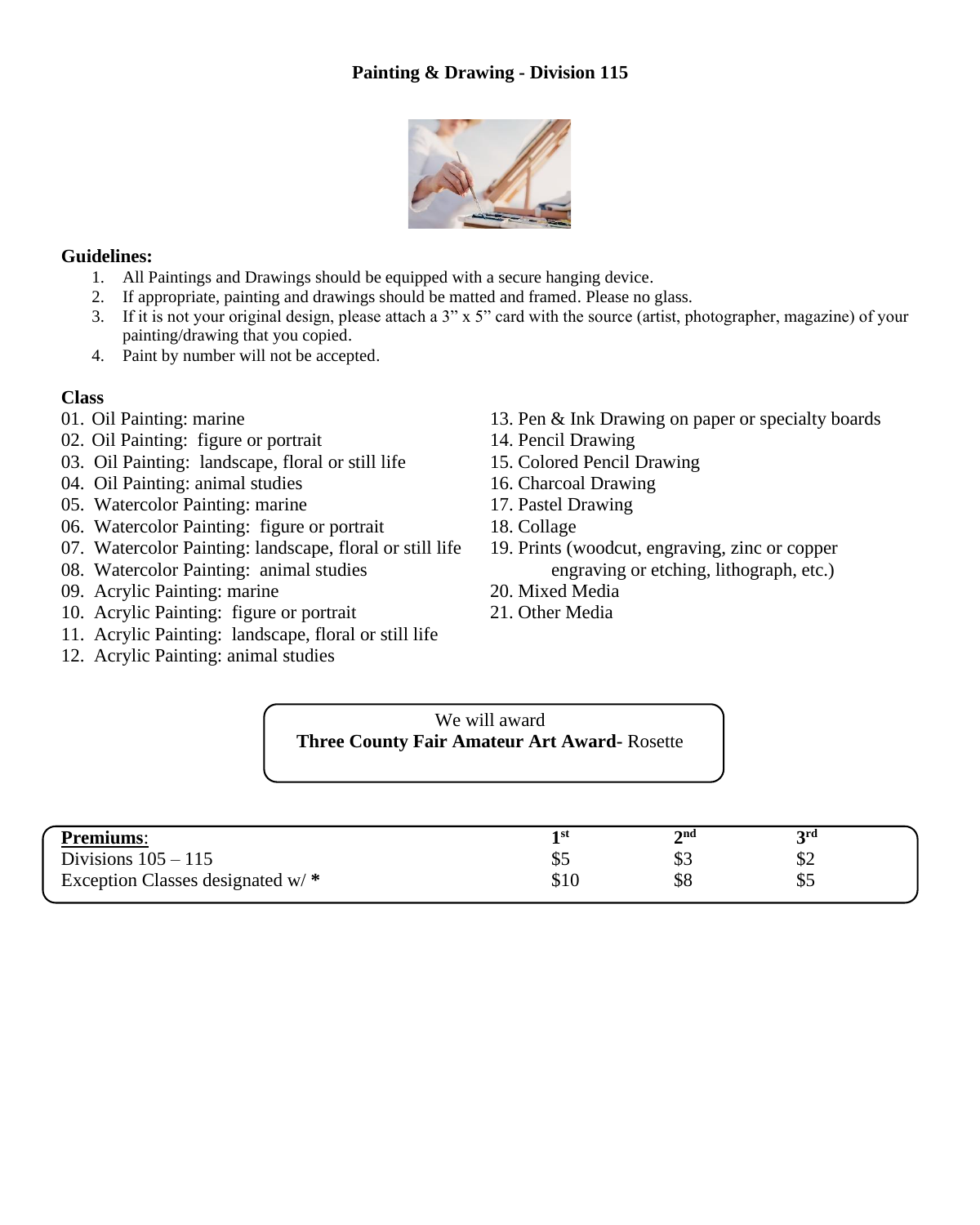### **Photography - Division 116**

*Limited to 7 Photos Per Exhibitor. Photos should be matted only (no frames). Final dimensions, including matting are to be no larger than 11"x14". All photos must not have been exhibited before at the 3 County Fair.*



### **Class**

|                                                                                          | We will award               |                                         |                 |  |  |  |
|------------------------------------------------------------------------------------------|-----------------------------|-----------------------------------------|-----------------|--|--|--|
| All Classes                                                                              | \$7<br>\$3<br>\$5           |                                         |                 |  |  |  |
| <b>Premiums:</b>                                                                         | 1 <sup>st</sup>             | 2 <sup>nd</sup>                         | 3 <sup>rd</sup> |  |  |  |
| 12. Color-Water in Nature                                                                |                             |                                         |                 |  |  |  |
| 11. Color-Trees or Wildflowers                                                           | 23. Any Other Color Photo   |                                         |                 |  |  |  |
| 10. Color-Garden Flowers                                                                 |                             | 22. Color-Agricultural Scene or Subject |                 |  |  |  |
| 09. Color-Child or Children at Play                                                      |                             | 21. Color-Lines & Angles/Architecture   |                 |  |  |  |
| 08. Any Other Black & White Photo                                                        | 20. Color- <i>Portrait</i>  |                                         |                 |  |  |  |
| 07. Black & White-Agricultural Scene or Subject<br>19. Color-Horses or Cows              |                             |                                         |                 |  |  |  |
| 06. Black & White-Digital Art, computer altered                                          |                             | 18. Color-Sunrise or Sunset             |                 |  |  |  |
| 05. Black & White-Lines & Angles/Architecture<br>17. Color-Digital Art, computer altered |                             |                                         |                 |  |  |  |
| 04. Black & White-Still Life                                                             | 16. Color-Landscape         |                                         |                 |  |  |  |
| 03. Black & White-Street Photography                                                     |                             | 15. Color-Still Life                    |                 |  |  |  |
| 02. Any Photography-Massachusetts Fairs                                                  |                             | 14. Color-Street Photography            |                 |  |  |  |
| 01. Any Photograph-"Fun at the 3 County Fair"                                            | 13. Color-Birds or Wildlife |                                         |                 |  |  |  |
|                                                                                          |                             |                                         |                 |  |  |  |

**Three County Fair Best Black & White Photo-** Rosette **Three County Fair Best Color Photo-** Rosette **Three County Fair Best Amateur Photography Award-** Rosette

### **2022 MAFA State Photography Competition – Adult**



### **Contest Rules & Regulations:**

- The photo must be exhibited in a MAFA member's 2022 Fair by a non-professional adult.
- *By exhibiting at the Three County Fair you are automatically qualified for the competition, as long as the subject of your photo is agricultural in nature or depicting the agricultural aspects of a Massachusetts Fair.*
- **The photo must be exhibited & judged to be best overall agricultural photo** at the originating member Fair.
- An 8x10 un-matted and unframed photo will be judged at the convention.
- Winner must supply either an 8x10 photo or a jpeg file so an 8" x 10" photo can be reprinted.
- The winning photograph will reproduce with the best quality if it is taken with a minimum of 300 dpi, but this is not a requirement for submission.
- MAFA and MDAR have the right to use the winning photograph in publications promoting agriculture in the state of Massachusetts.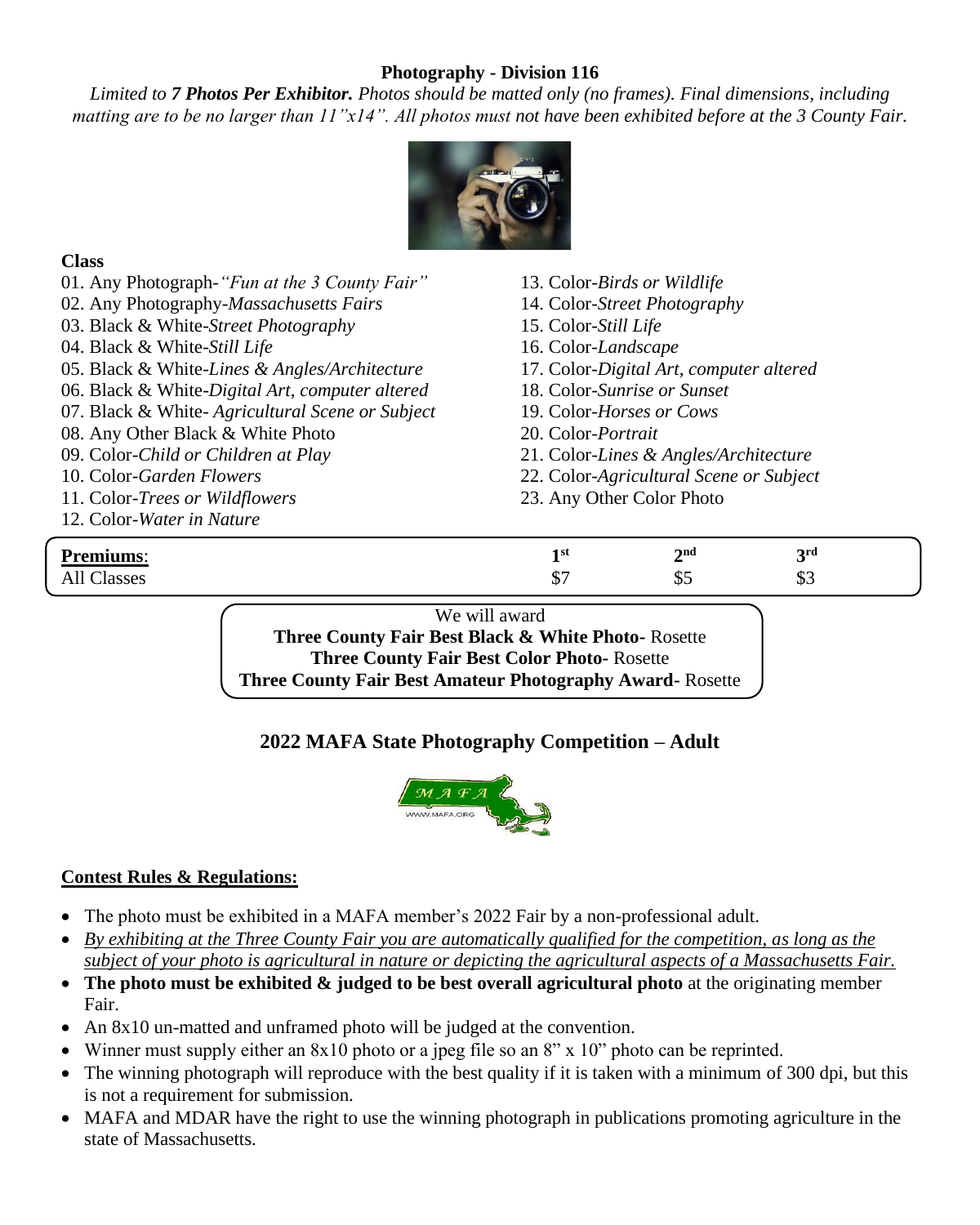### **Score Card for Competitive Exhibits**:

| <b>Educational Value and Originality</b>                                 | 50% |
|--------------------------------------------------------------------------|-----|
| Tells a story to the public                                              |     |
| Presented in an interesting manner, has eye appeal                       |     |
| <b>General Effect</b>                                                    | 25% |
| Attractiveness, neatness, scale, color scheme, lighting, and arrangement |     |
| <b>Quality of material used and Workmanship</b>                          | 10% |
| Signs:                                                                   | 10% |
| (a) Title of exhibit (subject or theme)                                  |     |
| (b) Concise/complete project information                                 |     |
| (c) Others as needed                                                     |     |
| <b>Judges Information:</b> (enclosed in an envelope)                     | 5%  |
| (a) Title of exhibit                                                     |     |
| (b) Project Information                                                  |     |
| (c) Nature of the program                                                |     |
|                                                                          |     |

### **Class**

01. Grange

02. Civic, Educational or Agricultural Organizations

03. Individual or Family Educational Display

Displays must focus on a central theme, emphasizing and promoting a topic related to agriculture or community. The display must fill 9' 10"wide x 5'deep x 4'9" tall, **Only 3 spaces are available, must reserve your spot and first come, first serve**.

| <b>Premiums:</b> | 1 st<br><u>_</u> | $\boldsymbol{\gamma}$ nd<br>∸ | 2rd<br>ັ    | Ath                    |  |
|------------------|------------------|-------------------------------|-------------|------------------------|--|
| Class 01 -03     | 0 1 O 5<br>ل∠1 ⊄ | \$100                         | ሰማሮ<br>ر رو | $T$ / $\lambda$<br>N/A |  |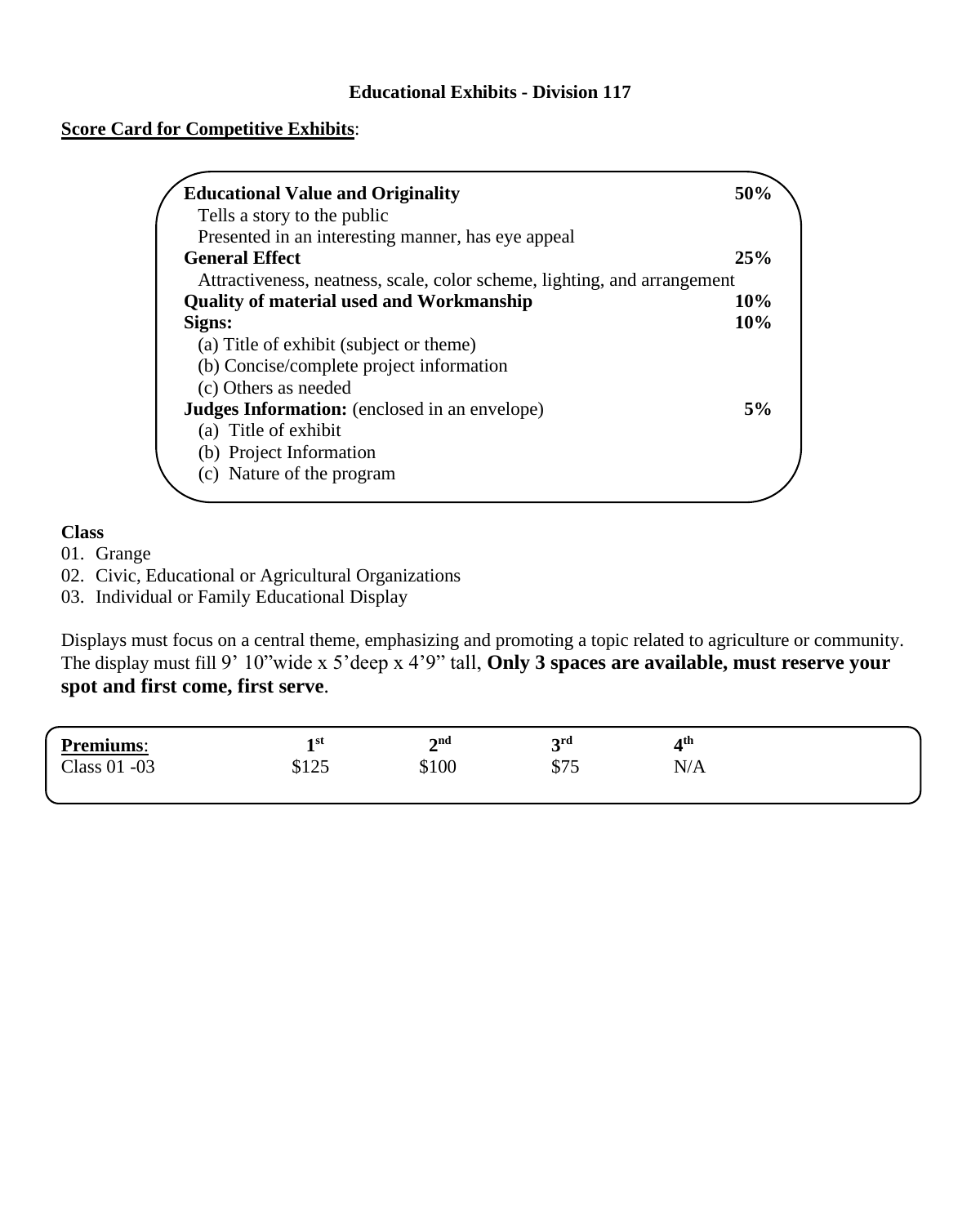# **BAKING – Division 118**



### **Rules:**

- **Friday, September 2, 2022,** will be the **Official Baking Day**.
- **Classes 01 – 26, King Arthur Flour Baking Contest & Gingerbread House entries** must be brought in between **9:00 - 11:00 AM.**
- Recipes must accompany all entries.
- Baked goods must be removed from the pan, wrapped in plastic wrap, or in plastic bags.
- Please use small, disposable pans when possible.
- Baked goods will not be returned.

### **Class**

- 01. Coffee or Tea Cake
- 02. Box Cake & pudding, oil, eggs, etc.-attach Recipe
- 03. Bundt Cake-unfrosted
- 04. Sponge Cake unfrosted
- 05. Decorated Cake (decorations only will be judged, can be a fake cake underneath)
- 06. Any other Cake-not a mix
- 07. Datenut Bread (mini loaf)
- 08. Banana Bread (mini loaf)
- 09. Zucchini Bread (mini loaf)
- 10. Blueberry Lemon Bread (mini loaf)
- 11. Pumpkin Bread (mini loaf)
- 12. Any other quick bread (mini loaf)
- 13. Brownies-3 Fudge
- 14. Brownies-3 Blonde
- 15. Any other Brownie -3
- 16. Chocolate Chip Cookies-3
- 17. Decorated Sugar Cookies -3
- 18. Peanut Butter Cookies 3
- 19. Oatmeal Cookies 3
- 20. Any other Cookie 3
- 21. Blueberry Muffins 3
- 22. Cranberry Muffins -3
- 23. Corn Muffins 3
- 24. Any other Muffin 3
- 25. Yeast Bread White
- 26. Yeast Rolls 3
- 27. Yeast Bread -Dark, Oatmeal, Rye, Whole Wheat
- 28. Yeast Bread-Any Other
- 29. Yeast Coffee Cake
- 30. Fancy Holiday Yeast Bread
- 31. Pie-other than apple
- 32. Fudge-3 pieces
- 33. Homemade Candy-any type 3 pieces
- 34. Whoopie Pies 3
- 35. Gluten -Free Product

| $1.11$ . The set of $\sim$                              | 1 st     | $2^{\text{nd}}$   | 2rd         |
|---------------------------------------------------------|----------|-------------------|-------------|
| - UIII<br>$\sim$<br><b>00000</b><br>$\mathcal{L}$ asses | -<br>়⊅শ | -<br>$\sim$<br>پټ | $\sim$<br>Ψ |

#### We will award **Three County Fair Baker's Award-** Rosette

It will be the winner of the most blue ribbons.

*If a tie exists, second place ribbons will be counted.*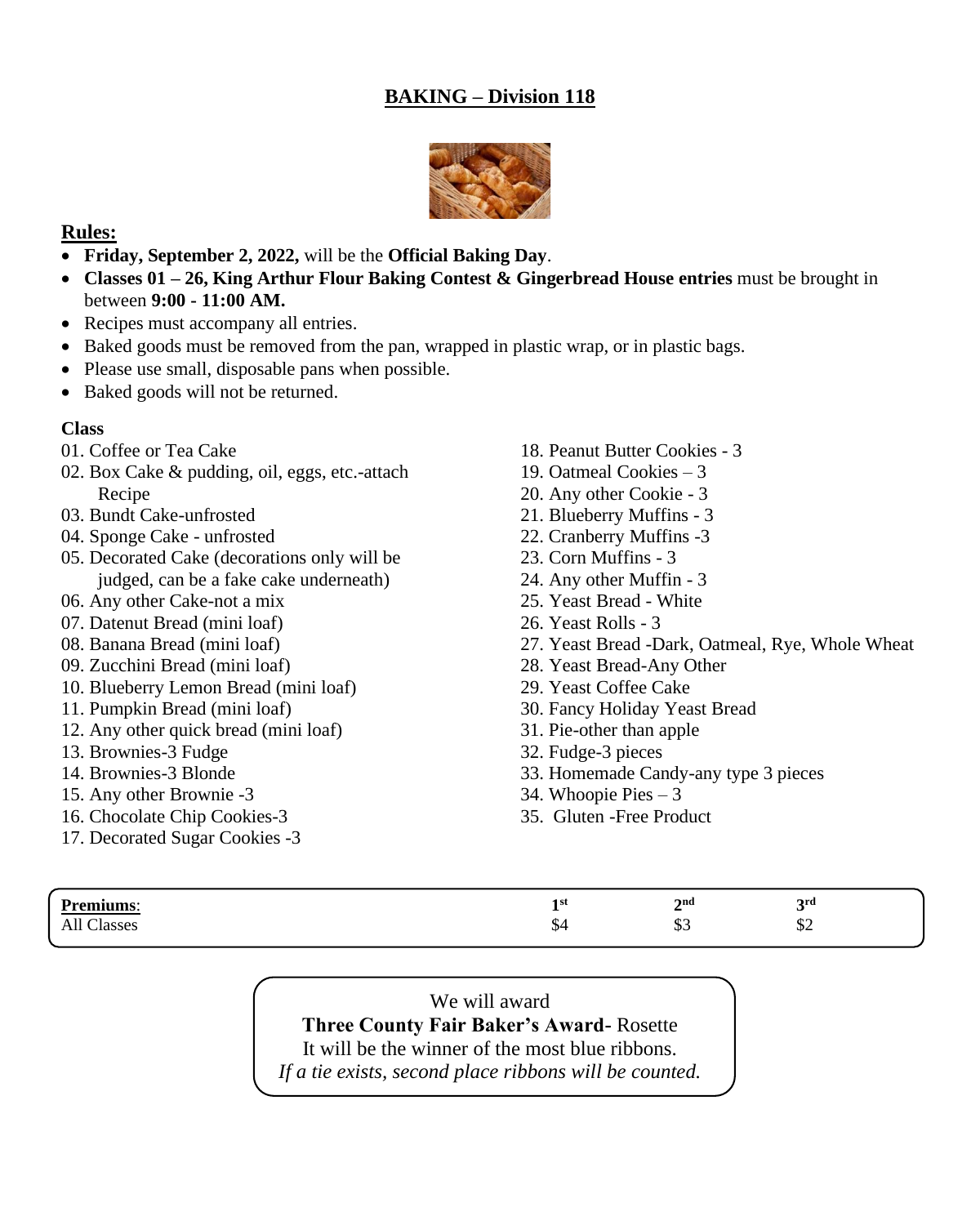

# **King Arthur Flour Baking Contest - Division 119**

Open to both Youth and Adult Exhibitors

### **General Rules:**

- Entry forms must be received by Monday, August 22, 2022.
- Questions should be directed the Superintendent.
- Exhibitors must bring entries to the 3- County Fair Exhibit Hall on Friday, September  $2^{nd}$ , 9:00 11:00 AM.
- Judging will take place on Friday at 5:00 PM and can be watched
- Exhibitor must bring a UPC label from a King Arthur flour bag when he/she submits the baked good as well as the recipe.
- All entries must be submitted on a disposable or non-returnable plate. The plate must be wrapped and covered for safety & sanitation reasons.
- Failure to follow the rules may result in disqualification.
- Please be sure to state whether you are an Adult (see Exhibit Hall General Rules) or a Youth (include age as of 1/1/22).
- This year Adults will compete by baking an Unfrosted **Chocolate Cake** and Youth will compete by baking **Drop Cookies**
- You can use your own recipe, *but you must use King Arthur Flour.*

### **Judging Scorecard:**

| <b>Taste</b><br><b>Overall Appearance &amp; Creativity</b> | 50 points<br>25 points |
|------------------------------------------------------------|------------------------|
| <b>Texture</b>                                             | 25 points              |
|                                                            | 100 points             |

### **Class**

01. Drop Cookies (6) -*Youth only*

02. Unfrosted Chocolate Cake -*Adult only*

| Premiums:           | 1 st       |                          |                      |
|---------------------|------------|--------------------------|----------------------|
|                     | -          | $\boldsymbol{\gamma}$ nd | 2rd                  |
|                     |            | -                        | ັ                    |
| 19880<br>აასა<br>лп | .<br>ب 1 ب | \$10                     | $\triangle$ r<br>ن پ |

#### We will also award Adults:

**1 st Place**- \$75 gift certificate to the Baker's Catalog/kingarthurflour.com **2 nd Place**- \$50 gift certificate to the Baker's Catalog/kingarthurflour.com **3 rd Place**- \$25 gift certificate to the Baker's Catalog/kingarthurflour.com

We will also award Youth:

**1 st Place**- \$40 gift certificate to the Baker's Catalog/kingarthurflour.com **2 nd Place**- \$25 gift certificate to the Baker's Catalog/kingarthurflour.com **3 rd Place**- King Arthur Tote Bag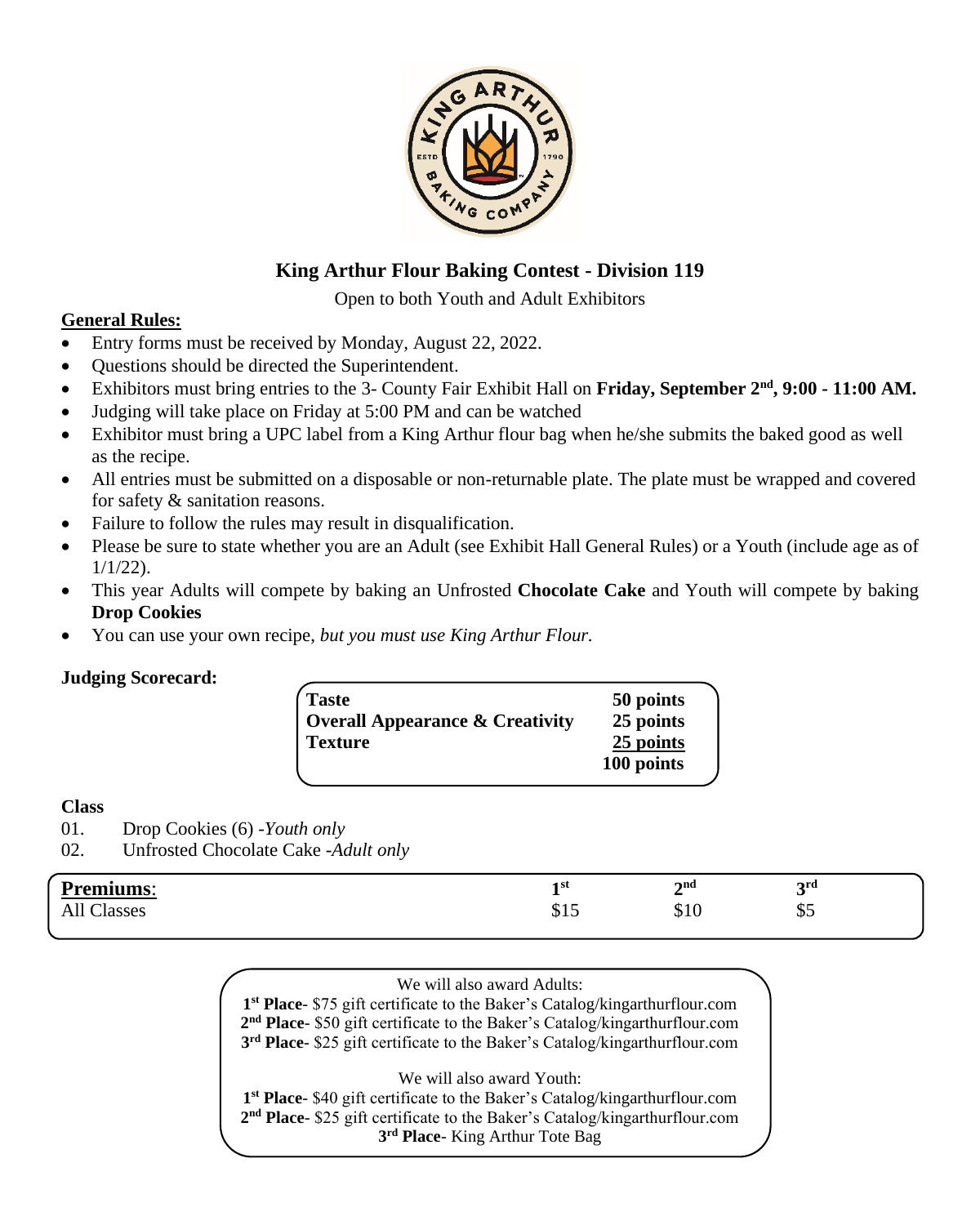

# **Three County Fair Youth Brownie Contest - Division 120**



# **General Rules:**

- **Brownie Contest Day** is Friday, September 2, 2022.
- Brownies will be accepted from 9:00 11:00 AM only.
- **All brownies must be made by exhibitor and is open to any person 9 to 19 years of age as of January 1 of current year**
- Recipe must be included on a 4" x 6" index card or recipe card.
- Exhibitor may enter Class 01 & 02, but only one entry per exhibitor, per class*.*
- There must be 4 pieces to a plate, and they must be covered with plastic wrap.

### **Class**

- 01. Brownie-Traditional
- 02. Brownie-Fancy

| <b>Premiums:</b>       | 1 st | $2^{\text{nd}}$ | 2rd | ⊿th | $\mathsf{C}^{\text{th}}$<br>ັ |
|------------------------|------|-----------------|-----|-----|-------------------------------|
| $\sim$<br>11<br>lasses | D.   | ΦO              | ФO  | ـە  | ₼<br>ΦΉ                       |

We will award **Three County Fair Youth Best All-Around Brownie Award**- Rosette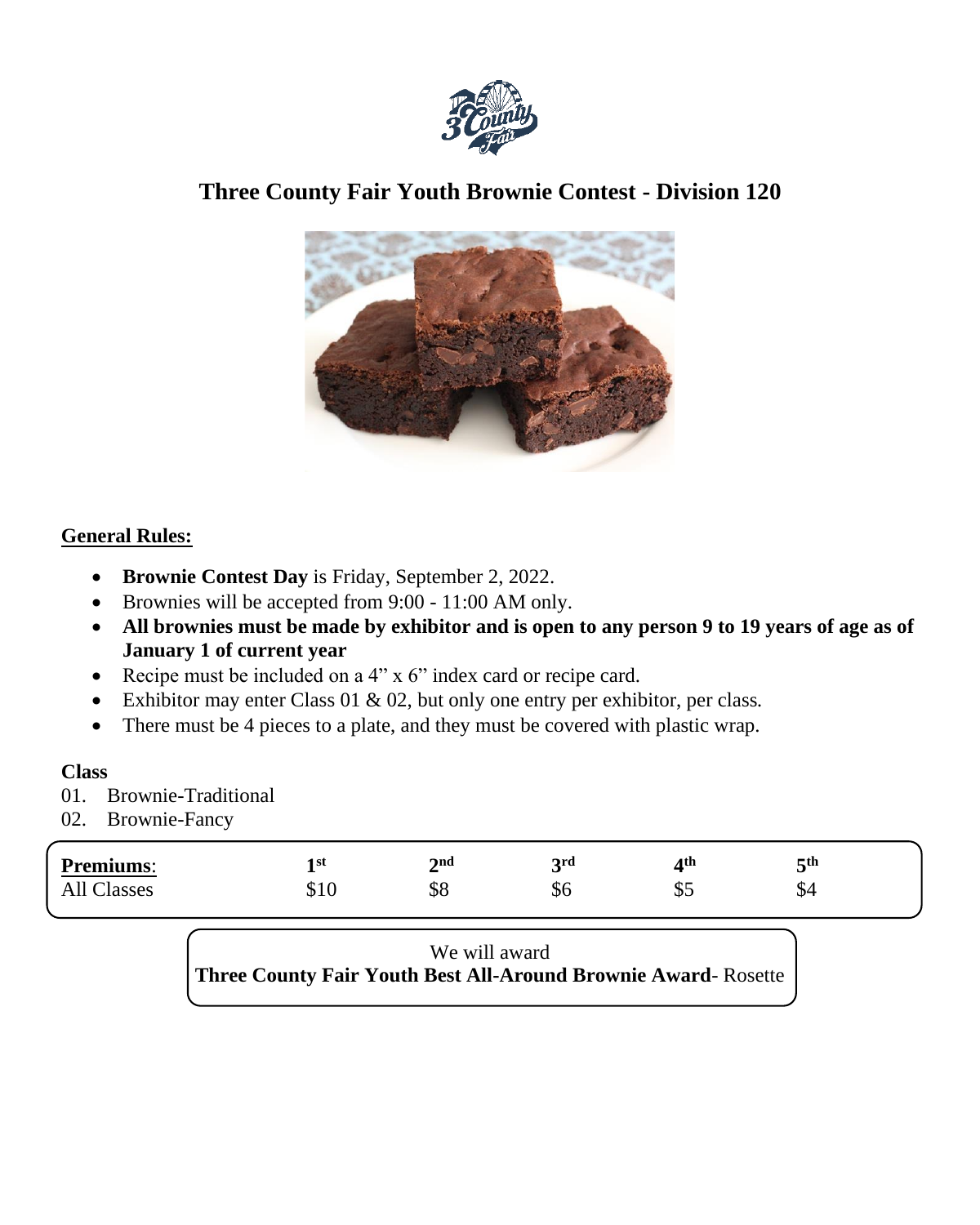

# **Three County Fair Adult Apple Pie Contest - Division 121**



# **General Rules:**

- Apple Pie Day is Sunday, September 4, 2022.
- Pies will be accepted from 9:00 11:00 AM only.
- Judging begins at 12:00 PM.
- All pies must be made by exhibitor. **The contest is open to anyone who has reached the age of 20 as of the Fair date.**
- Recipe must be included with pie, on a 4" x 6" index card or recipe card.
- Exhibitor may enter Class 01, 02, & 03-but only one pie per exhibitor per class*.*
- Class 01 & 02 call for traditional 2 crust pie, baked in a disposable 8" or 9" pan.
- Class 03 may use any type of disposable pan.
- Apple pies must be appropriately wrapped in plastic wrap or plastic bags.

# **Class**

- 01. Apple Pie-*Sweet*
- 02. Apple Pie-*Tart*
- 03. Apple Pie-*Fancy; additional ingredients such as other fruits, cream cheese, etc.*

| <b>Premiums:</b>        | ı st       | 2 <sub>na</sub> | 2rd         |
|-------------------------|------------|-----------------|-------------|
|                         |            | _               | ັ           |
| $\sim$<br>All<br>lasses | ሰኃሮ<br>DCG | \$20            | ጡ 1<br>0.10 |

# We will award **1 st – 6 th Place**- Rosettes **Three County Fair Best Overall Apple Pie Award**- Rosette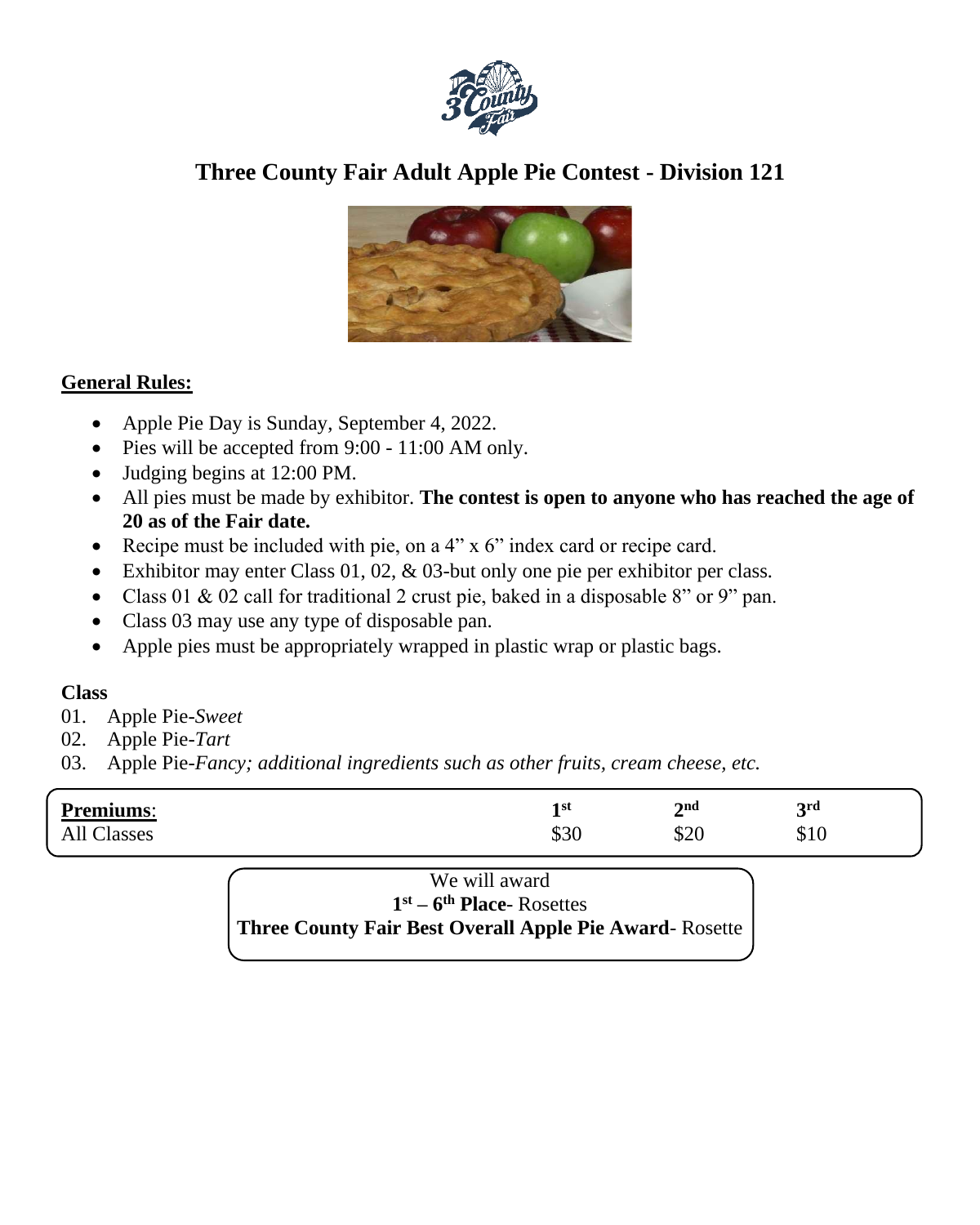# **Gingerbread House/Structure Contest – Division 122**



**Rules:** 

- **Exhibits will be accepted from 9:00 - 11:00 AM only on Friday, September 2, 2022.**
- Must have a solid base (plywood, cookie sheet, very strong cardboard, etc.) no larger than 24" x  $24"$
- Any structure is allowed, Victorian, colonial, modern, house, barn, cottage, train station, birdhouses, lighthouses, bridges, ships, replica of a tourist attraction, etc.
- All gingerbread creations must be 100% edible (structure/candy/embellishments/materials). If you are using fancy candy, the wrappers can stay on as long as it's a minimum amount of your display.
- No artificial interior materials, such as Styrofoam or wood are to be used to construct or decorate the house
- A list of materials used to create your gingerbread creation along with a title and a brief description should be submitted with your entry
- There is no set theme, Be creative. However, all entries must be appropriate, there should be nothing vulgar or explicit included as part of your entry

# **Judging:**

- Overall appearance- clean, overall look, complete  $-25\%$
- Originality and creativity use of materials, variety, color  $-30\%$
- Difficulty of design  $-25%$
- Precision/Craftsmanship how well it is constructed  $20\%$

Classes:  $01$  – Child - under 9 years of age (as of  $1/1/22$ )

- 02 Youth -10-19 years of age (as of 1/1/22)
- 03 Adult 19 years and older (as of 1/1/22)

| <b>Premiums:</b> | 1 st | $\boldsymbol{\gamma}$ nd | <b>2rd</b>       |  |
|------------------|------|--------------------------|------------------|--|
| Class 01         | \$15 | \$10                     | <u>ጦ ድ</u><br>ФJ |  |
| Class 02 - 03    | \$30 | \$20                     | \$10             |  |

We will award **1 st – 6 th Place**- Rosettes **Three County Fair People's Choice Award**- Rosette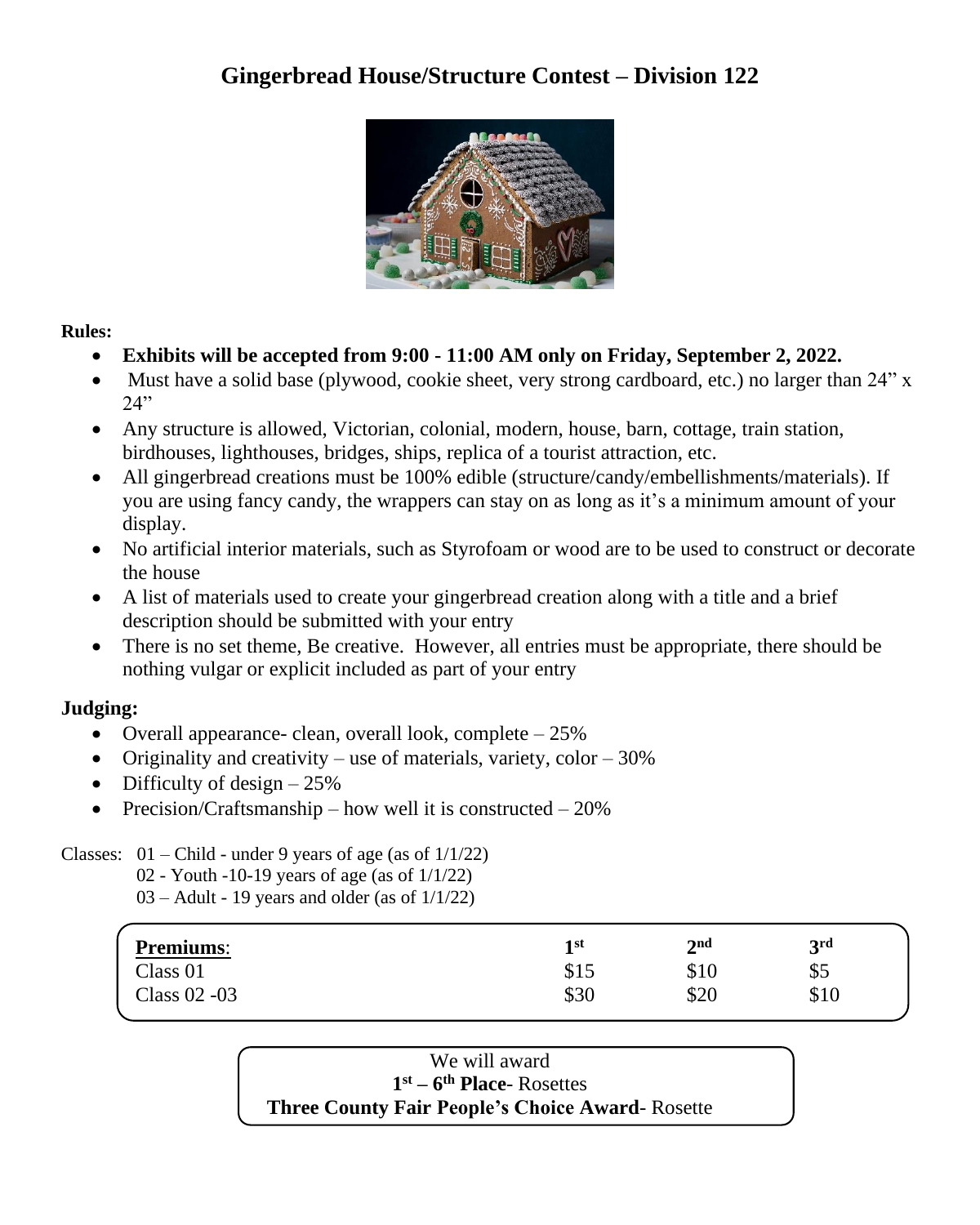# **YOUTH EXHIBITS**



**All entries close on Monday, August 22nd** . Please use the entry form on last page, online, or via the *ShoWorks Passport* app.

| ARRIVAL TIMES: | <b>All Exhibits except Baking</b><br>Sunday, 8/28/22, 3:00 - 6:30 PM & Monday, 8/29/22, 4:00 - 6:30 PM                                                                                                                 |
|----------------|------------------------------------------------------------------------------------------------------------------------------------------------------------------------------------------------------------------------|
| SHOW TIMES:    | Friday, $9/2/22$ , $9:00 - 11:00$ AM, All Baking, King Arthur, Youth Brownie &<br><b>Gingerbread House Contests</b><br>Friday, 9/2/22, 5:00 PM, King Arthur Baking Competition, Brownie & Gingerbread<br>House Judging |
| RELEASE TIME:  | Tuesday, $9/6/22$ from 2:00 PM $-6:00$ PM ( <i>Please see details on next page</i> )                                                                                                                                   |

# **RULES FOR THE EXHIBIT HALL**

- **All entries are received upon the express condition that the society shall not be responsible for the loss or damage to any such property.**
- No article previously exhibited in this building may be exhibited. All articles **must** be made by the exhibitor during this past 12 months. Items should be clean and free of obvious wear.
- **An exhibitor shall make only one entry in each class unless otherwise stated.**
- Placing will be awarded based on **quality of exhibit** and the decision of the Judges will be final. Judging is based on the Danish system.
- If a class is available for an item, the "Any Other" class CANNOT be used.
- No names should be visible on any items.
- In the event of fewer than 3 entries in any given class, the Management reserves the right to combine comparable classes. If there are sufficient entries, classes may be divided at the discretion of the Judge.
- **The Management reserves the right to reclassify an exhibit if they think it is in the wrong class.**
- A "DISQUALIFIED" means that the rules were not followed.
- All premium money will be paid from awards as marked in the Judge's book and NOT from the ribbons that may be attached to exhibits, as ribbons are sometimes misplaced.
- It is suggested that Fair Exhibitors **"READ & FOLLOW THE RULES"** exactly as given in the Exhibitor's Guide
- YOUTH EXHIBITS are open to any person 9 to 19 years of age as of January 1 of current year. CHILD EXHIBITS are exhibitors less than 9 years and have their own classes.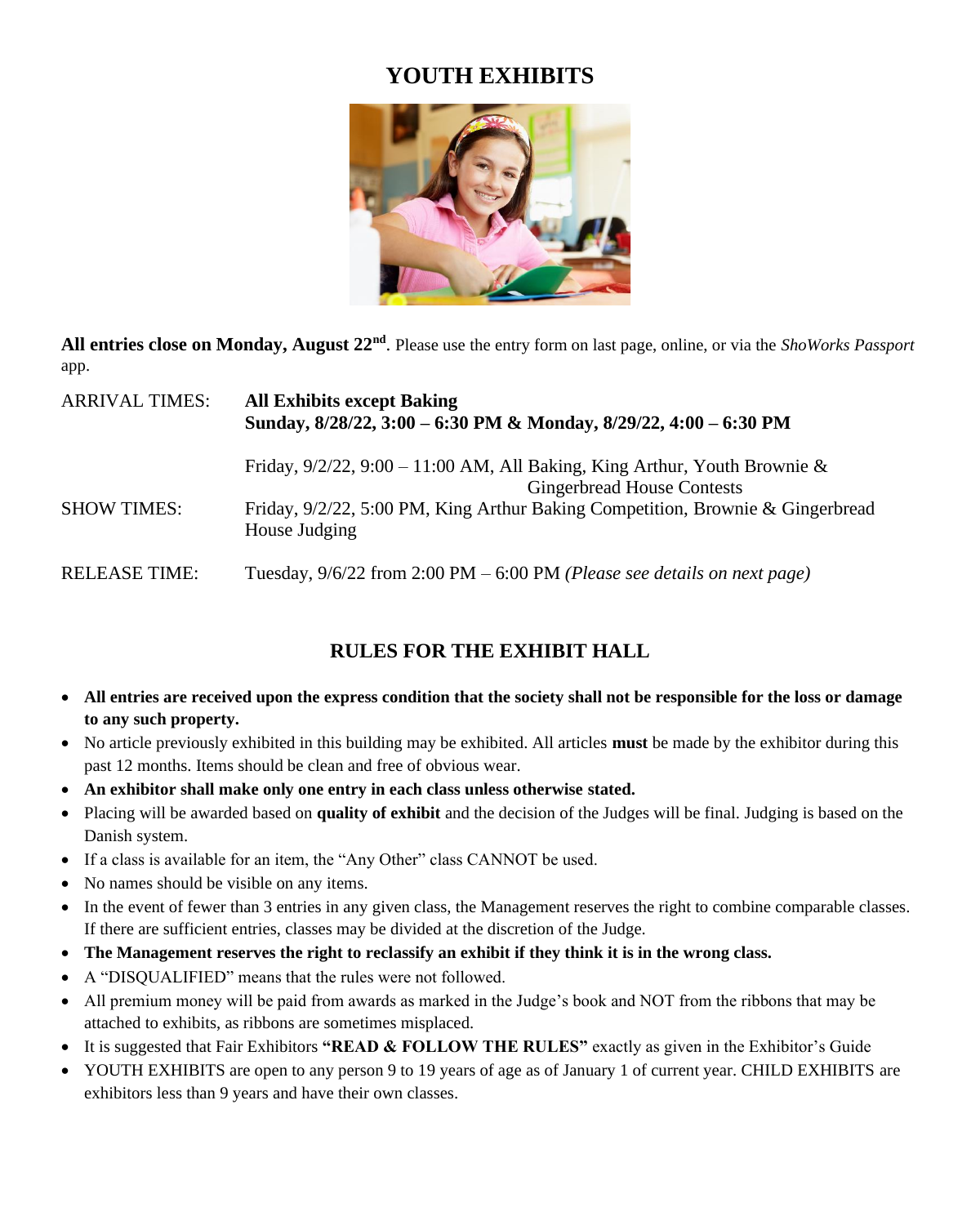# **REMOVAL OF EXHIBITS**

NO EARLY REMOVAL OF EXHIBITS. The building will be closed to the public at 8:00 P.M. on Monday, Sept. 5<sup>th</sup>. Exhibits must be removed on **Tuesday, Sept. 6<sup>th</sup> from 2:00 PM – 6:00 PM. Please bring your claim tickets to pick up items.** If you have a problem, please discuss it with the Superintendent. The fair is **NOT** responsible for exhibits left beyond this time. Please check your list of awards with the Superintendent, or her representatives, for any clerical errors. DISCREPANCIES MUST BE CORRECTED AT PICK UP.

# **Educational Exhibits - Division 200**



# **Score Card for Exhibits:**

| <b>Educational Value and Originality</b>                                 | 50% |
|--------------------------------------------------------------------------|-----|
| Tells a story to the public                                              |     |
| Presented in an interesting manner, has eye appeal                       |     |
| <b>General Effect</b>                                                    | 25% |
| Attractiveness, neatness, scale, color scheme, lighting, and arrangement |     |
| <b>Quality of material used and Workmanship</b>                          | 10% |
| Signs:                                                                   | 10% |
| (a) Title of exhibit- <i>subject or theme</i>                            |     |
| (b) Name of club $&$ town-Names of leaders $&$ members                   |     |
| (c) Others as needed                                                     |     |
| <b>Judges Information-enclosed in an envelope</b>                        | 5%  |
| (a) Title of exhibit                                                     |     |
| (b) Name of club or individual                                           |     |
| (c) Ages of individual(s)                                                |     |

### **4-H, FFA, Vocational, Scouts, Club, or School Exhibits (Size 6' x 3'-Must supply own backdrop) Class**

01. Project should depict club activities/learning experiences. A central theme should dominate and tell a story.

### **Individual Exhibits (Size 3' x 3'-Must supply own backdrop)**



### **Class**

02. Project/exhibit – theme, Solar Energy, Energy Conservation or Wind Energy

03. Project/exhibit – theme, any other Conservation Concern

04. Project/exhibit – theme, any other educational topic not listed above

| 1st<br><b>.</b> | 2 <sub>nd</sub><br>∼  | 2rd<br>ັ | ⊿th          |  |
|-----------------|-----------------------|----------|--------------|--|
| \$40            | \$37                  | \$34     | ሱ ኅ 1<br>331 |  |
| \$20            | Q15<br>$\mathcal{D}1$ | \$10     | \$8          |  |
|                 |                       |          |              |  |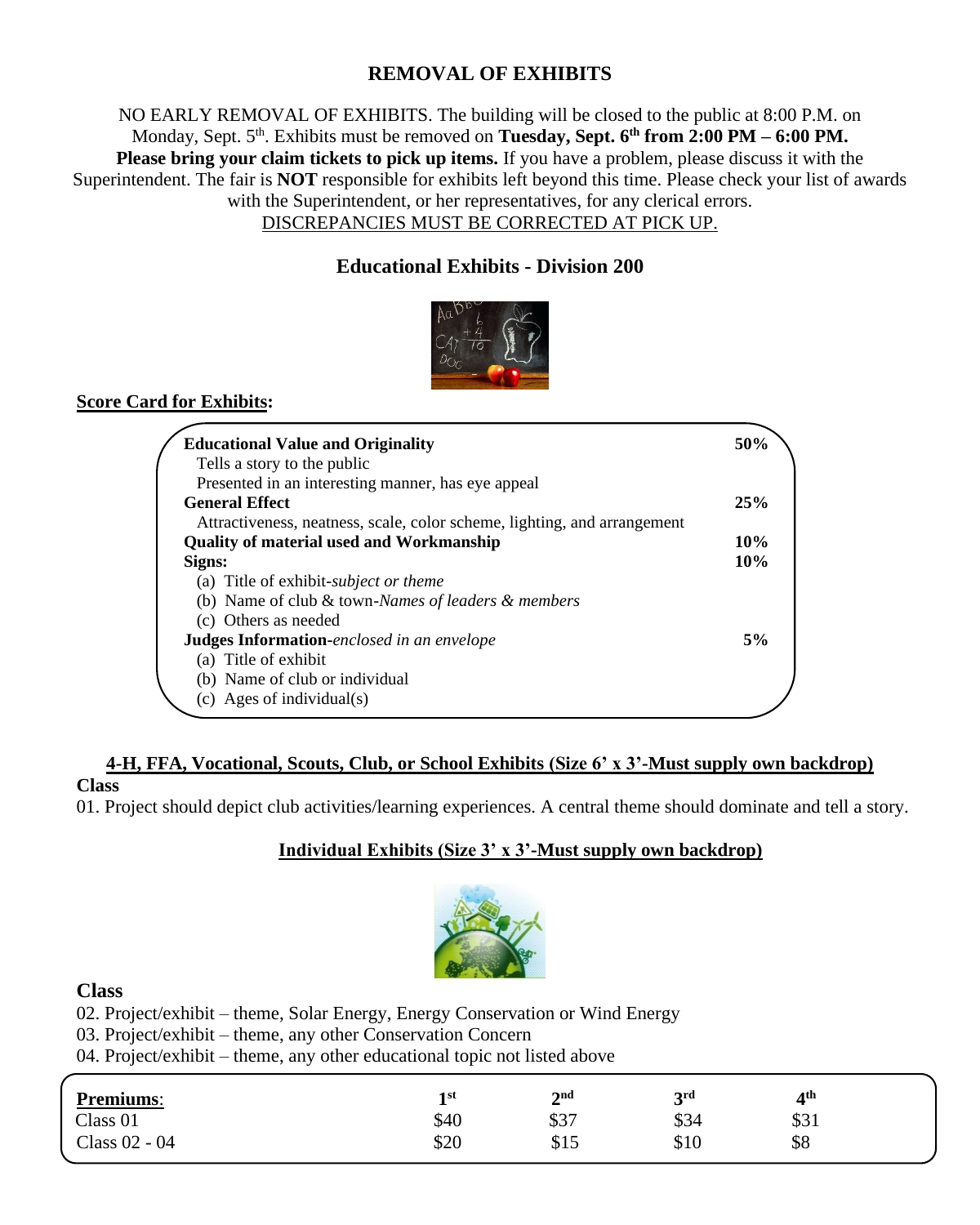### **Youth Conservation - Division 201**

**Collections** must consist of at least **15 DIFFERENT** species. Endangered species are not acceptable. All should be dried, pressed (when appropriate), mounted, and named.



#### **Class**

 $\Omega$ 

- 01. Collection of different leaves or leaf prints
- 02. Collection of different native wildflowers
- 03. Collection of different insects
- 04. Collection of different native woods
- 05. Collection of different common weeds
- 06. Collection of different seashells
- 07. Collection of different geology and rocks
- 08. Any other Conservation Collection*-such as seeds (not packaged seeds), etc.*

| .   | 1 S t | $\boldsymbol{\gamma}$ nd | 2rd |
|-----|-------|--------------------------|-----|
| . . |       | $\overline{\phantom{0}}$ |     |
|     | ψΙΟ   | ΦO                       | ن ب |

### **Youth Posters – Division 202 Posters must be on posterboard 22" x 28"**

| <b>Premiums:</b>         | <b>3rd</b><br>2 <sub>nd</sub><br>1 st  |  |
|--------------------------|----------------------------------------|--|
| 03. Internet Safety      | 06. Any other                          |  |
| 02. Buy Fresh/ Buy Local | 05. Favorite part of the 3-County Fair |  |
| 01. Recycling            | 04. Bicycle Safety                     |  |
| Ulass -                  |                                        |  |

### **Youth Sewing - Division 203**

All Classes \$3 \$2 \$1



| <b>Class</b>          |                              |                 |                 |  |
|-----------------------|------------------------------|-----------------|-----------------|--|
| 01. Apron             | 07. Sportswear               |                 |                 |  |
| 02. Blouse or Shirt   | 08. Dress                    |                 |                 |  |
| 03. Skirt             | 09. Formalwear               |                 |                 |  |
| 04. Slacks or Pants   | 10. Purse or Tote bag        |                 |                 |  |
| 05. Vest, Jacket      | 11. Any other sewn item      |                 |                 |  |
| 06. Robe or Nightwear | 12. Wool article of clothing |                 |                 |  |
| <b>Premiums:</b>      | 1 <sup>st</sup>              | 2 <sup>nd</sup> | 3 <sup>rd</sup> |  |
| Classes 01 - 11       | \$5                          | \$4             | \$3             |  |
| Class 12              | \$6                          | \$5             | \$4             |  |

We will award **Three County Fair Youth Clothing Award**- Rosette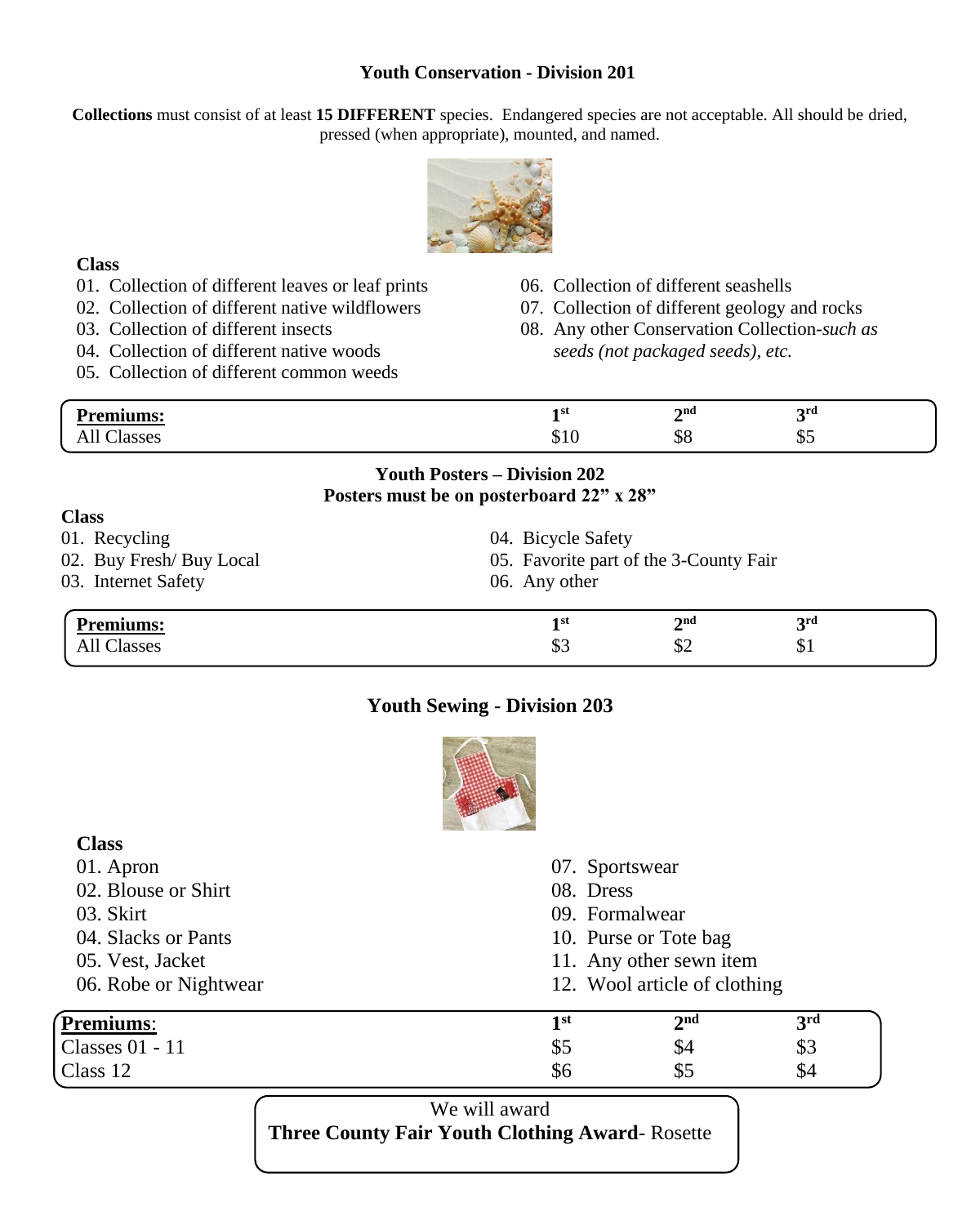### **Youth Needlecrafts - Division 204**



### **Class**

- 01. Pillow-Embroidery or Crewel
- 02. Pillow-Needlepoint or Bargello
- 03. Pillow-Patchwork
- 04. Pillow-Latch Hook
- 05. Pillow-Quilted
- 06. Pillow-Any Other
- 07. Crewel or Embroidery-Picture
- 08. Crewel or Embroidery-Sampler
- 09. Crewel or Embroidery-Any Other
- 10. Counted Cross Stitch-Picture
- 11. Counted Cross Stitch-Sampler
- 12. Counted Cross Stitch-Any Other
- 13. Any Latch Hook-All Competing Together
- 14. Macramé-Jewelry
- 15. Macramé-Any other
- 16. Needlepoint or Bargello-Picture
- 17. Needlepoint or Bargello-Plastic Canvas
- 18. Needlepoint or Bargello-Sampler
- 19. Needlepoint or Bargello-Any Other
- 20. Needlecraft any other
- 21. Quilt Wall hanging
- 22. Quilted Item any other
- 23. Quilt any size, technique
- 24. Quilt Made by a Group

| Premiums:                           | 1 st                 | $2^{\text{nd}}$<br>$\overline{\phantom{a}}$ | 2rd     |  |
|-------------------------------------|----------------------|---------------------------------------------|---------|--|
| $\sim$ 1<br>Class 01<br>ററ<br>$-22$ | $\triangle$ r<br>ن پ | υ⊣                                          | ጡ<br>ΦJ |  |
| $\sim$ 1<br>Class $23 & 24$         | ሰ1 ሰ<br>91 U         | \$8                                         | എ       |  |

We will award **Three County Fair Youth Quilt Award-** Rosette **Three County Fair Youth Needlecraft Award-** Rosette

### **Youth Crocheting – Division 205**

### **Class**

- 01. Afghan 06. Shawl
- 02. Baby Set 07. Slippers
- 
- 04. Mittens, Hat  $&$  Scarf Set 09. Sweater Plain
- 
- 
- 
- 03. Mittens 08. Sweater Fancy
	-
- 05. Scarf 10. Any other

| na cu<br>- | 1 st<br>- | $2^{\text{nd}}$<br>$\overline{\phantom{0}}$ | 2ra          |  |
|------------|-----------|---------------------------------------------|--------------|--|
| .          | ΨΨ        | ሖ<br>ാ∸                                     | $\sim$<br>ΨJ |  |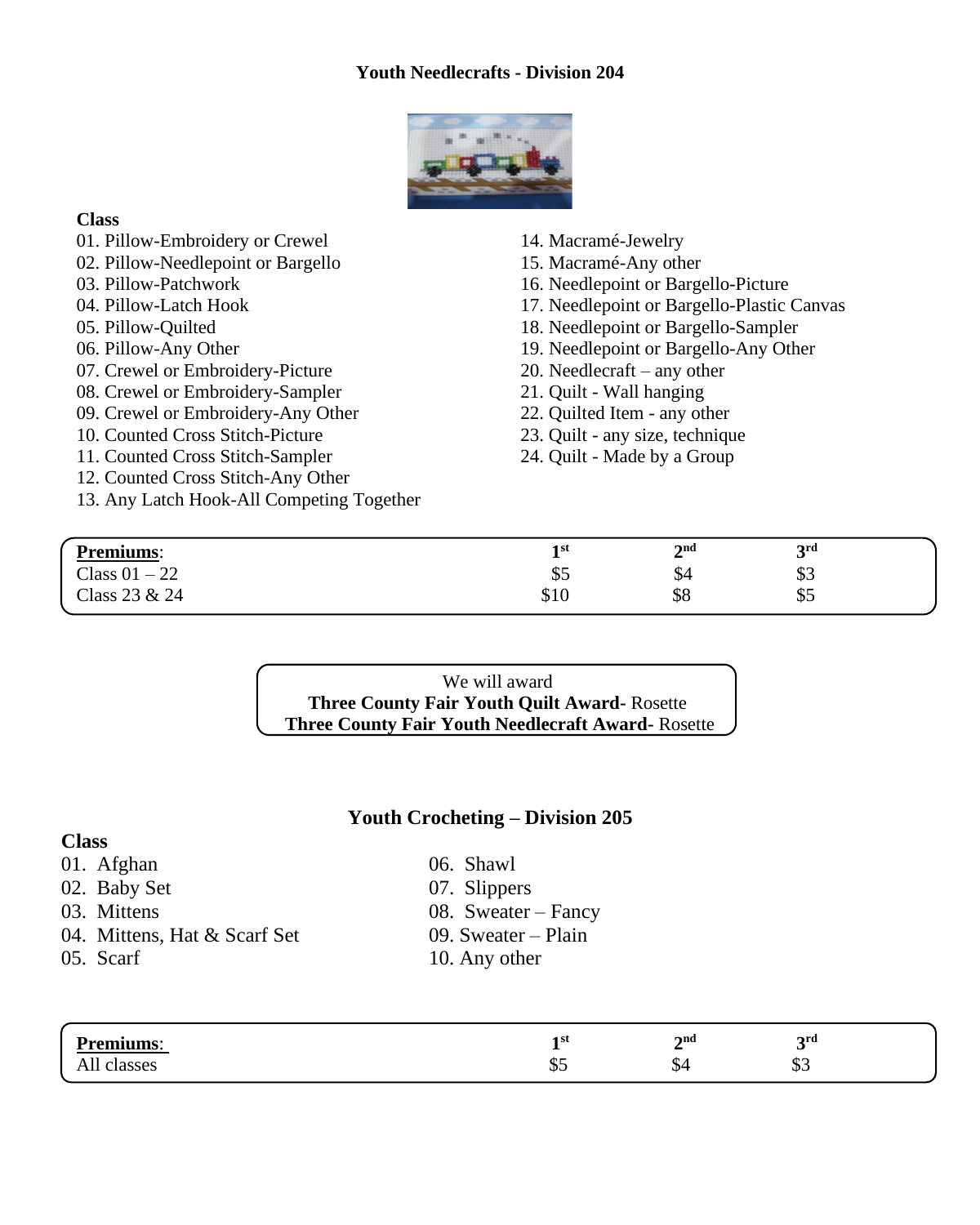# **Youth Knitting - Division 206**



### **Class**

- 
- 02. Baby Set
- 
- 04. Mittens, Hat  $&$  Scarf Set 09. Sweater Plain
- 

01. Afghan 06. Shawl 02. Baby Set 07. Slippers

- 
- 03. Mittens 08. Sweater Fancy
	-
- 05. Scarf 10. Any other

| <b>Premiums:</b> | 1 st<br>- | 2 <sub>nd</sub> | 2rd<br>ັ  |
|------------------|-----------|-----------------|-----------|
| All<br>classes   | ن پ       | Э4              | ጡ ⁄<br>ΦJ |

We will award **Three County Fair Youth Knitting and Crocheting Award-** Rosette

# **Youth Arts and Crafts**

# **Youth Woodworking - Division 207**

No kits



| <b>Class</b>                 |                           |                 |     |  |  |
|------------------------------|---------------------------|-----------------|-----|--|--|
| 01. Bird/Bat/Butterfly House | 07. Toys                  |                 |     |  |  |
| 02. Bookends                 | 08. Woodworking-Any Other |                 |     |  |  |
| 03. Bread Board              | 09. Wood Carving          |                 |     |  |  |
| 04. Footstool                | 10. Wood Burning          |                 |     |  |  |
| 05. Lamp-Wired, with Shade   | 11. Bookcase              |                 |     |  |  |
| 06. Shelf                    |                           |                 |     |  |  |
| Premiums:                    | 1 <sup>st</sup>           | 2 <sub>nd</sub> | 3rd |  |  |
| Classes 01-10                | \$5                       | \$4             | \$3 |  |  |
| Class 11                     | \$7                       | \$6             | \$5 |  |  |

We will award **Three County Fair Youth Woodworking Award**- Rosette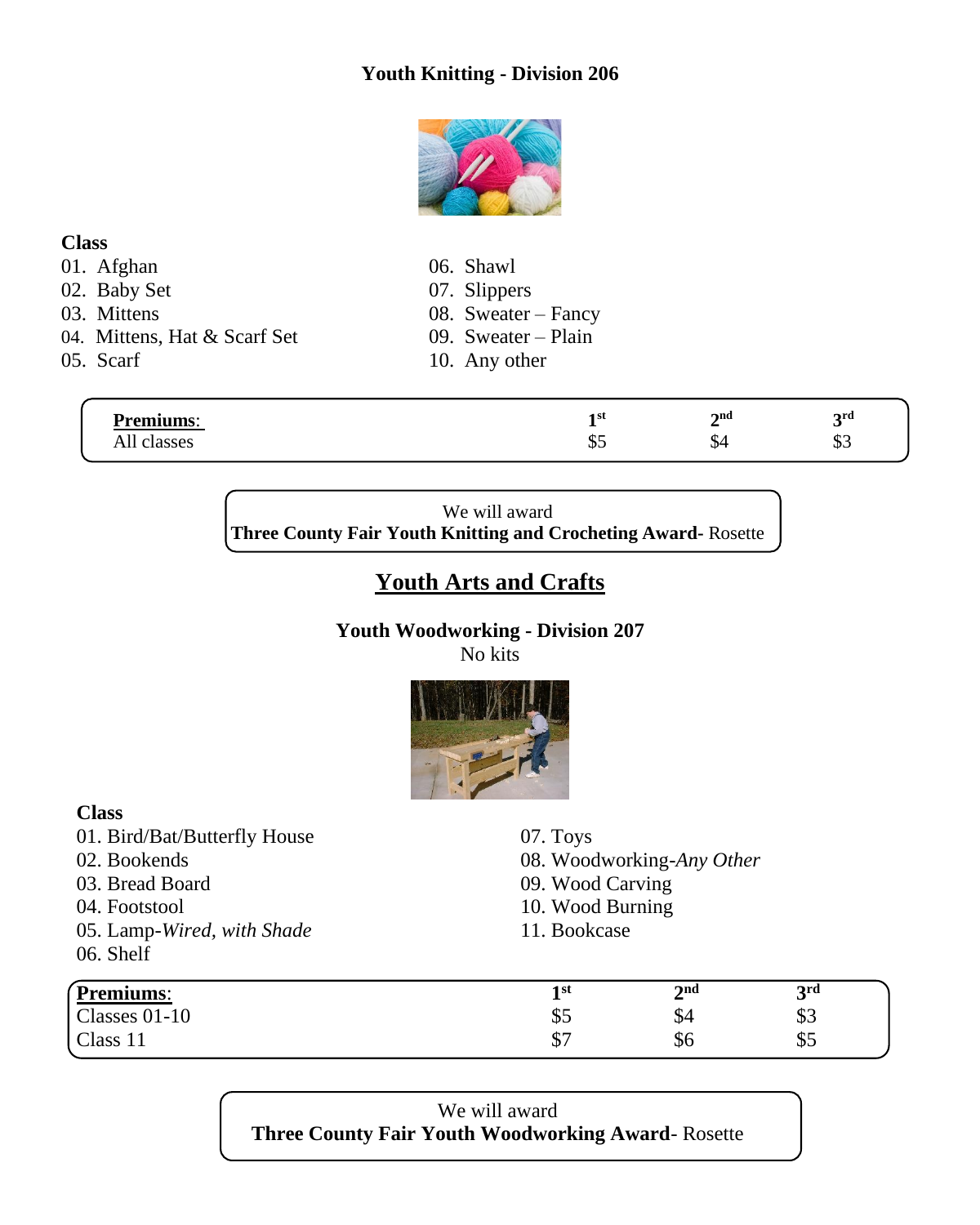### **Youth Childcare - Division 208 NO KITS – Must be able to be played with by a child and must be HANDMADE***.*



### **Class**

- 01. Book-At least 25 pages of pictures of interest to a child and in a decorated binder
- 02. Handmade game of wood or metal Game instructions to be included and safe for a child to play with.
- 03. Doll or Stuffed Toy Suitable for a small child
- 04. Puppet should have a story to go with the puppet.

# **Youth Christmas in September - Division 209**



### **Class**

- 01. Decorated Christmas Wreath 06. Any Tree Ornament
- 02. Ornament from a kit 07. Christmas Stocking
- 03. Pine Cone Ornament 08. Any Other Christmas Item

- 04. Pine Cone Creation (Wreath, wall-hanging, etc.)
- 05. Handmade Christmas Card (set of 2) no larger than 5" x7"

# **Youth Dried Arrangements - Division 210**



### **Class**

- 01. Wall Hanging-*Natural material*
- 02. "Flowers Forever"-*Silk Flowers*
- 03. "A Tisket, A Tasket"-Arrangement in a basket
- 04. "Drift Away"-*Arrangement on driftwood*

| Premiums:                          | 4 <sub>g</sub><br>- 21 | 2na | 2rd |  |
|------------------------------------|------------------------|-----|-----|--|
| Divisions 208-210 All C<br>Classes | ጡ.<br>ت ه              |     | υ⊥  |  |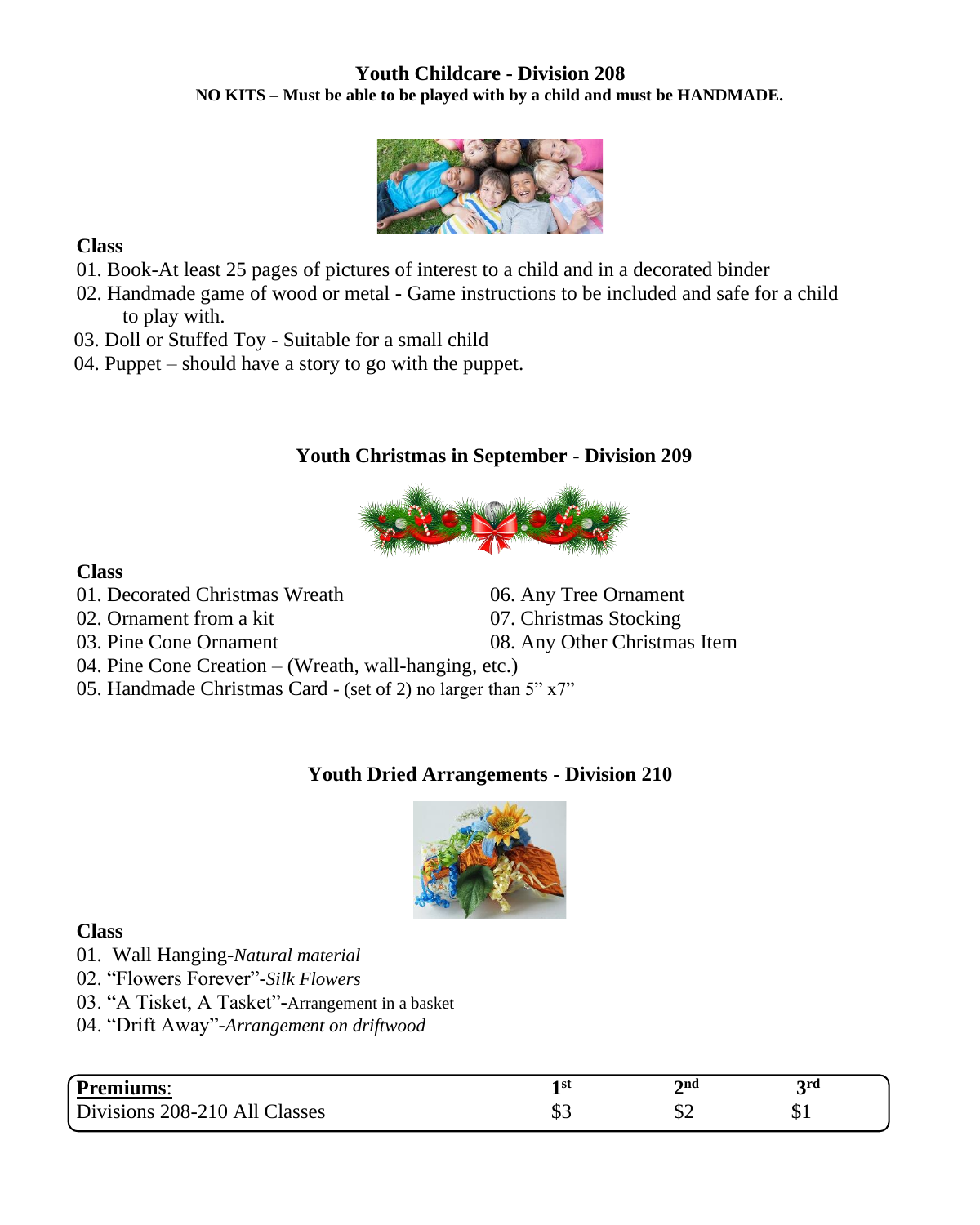# **Miscellaneous Youth Arts & Crafts Division 211**



### **Class**

- 01. Basketry 15. Pottery
- 02. Beadwork 16. Quilling
- 
- 
- 
- 
- 07. Doll-apple, corn husk, clothespin, etc. 21. String Art: Symmography
- 08. Holiday Decoration-other than Xmas 22. Tie Dye Shirt
- 
- 10. Lego & Other Building Blocks small 24. Wreath everyday
- 11. Lego & Other Building Blocks large  $25$ . Wearable Art-stenciled, sponge printing,
- 
- 13. Model Kit-model to be made from a kit 26. Any other craft-list craft
- 14. Paper Mache'

# **\*\*Lego projects must be on a secure and stable foundation**

- 
- 
- 03. Candles 17. Sand Painting
- 04. Ceramics 18. Seashell Craft-not sculpture
- 05. Decoupage 19. Stained Glass
- 06. Diamond Art 20. Stenciled Item not fabric
	-
	-
- 09. Jewelry 23. Tin Piercing-metal punch
	-
- 12. Metal Work applique, puff paints, etc.
	-

# **Hobby Displays**

### **Class**

27. Collection of Handmade Crafts-must be made by the exhibitor. Collection of 5 or more objects of one craft. To be judged on quality, originality  $\&$  set up of display. Exhibit size is no larger than 2' x 2' or appropriate size for craft. Must supply own backdrop.

### 28. Collection of hobby items (ex: horses, matchboxes, bobbleheads, dolls, etc.) Hobby Displays will be judged on neatness and creative presentation. Exhibit size is appropriate for amount and size of items. Must supply own backdrop

| <b>Premiums:</b> | 1 st<br><u>_</u> | 2nd       | <b>2rd</b><br>ັ |
|------------------|------------------|-----------|-----------------|
| Classes $01-26$  | لΦ               | JЧ        | Φ∠              |
| Class 27 & 28    | \$8              | ድ ∠<br>JJ | \$3             |
|                  |                  |           |                 |

We will award **Three County Fair Youth Outstanding Crafter Award**- Rosette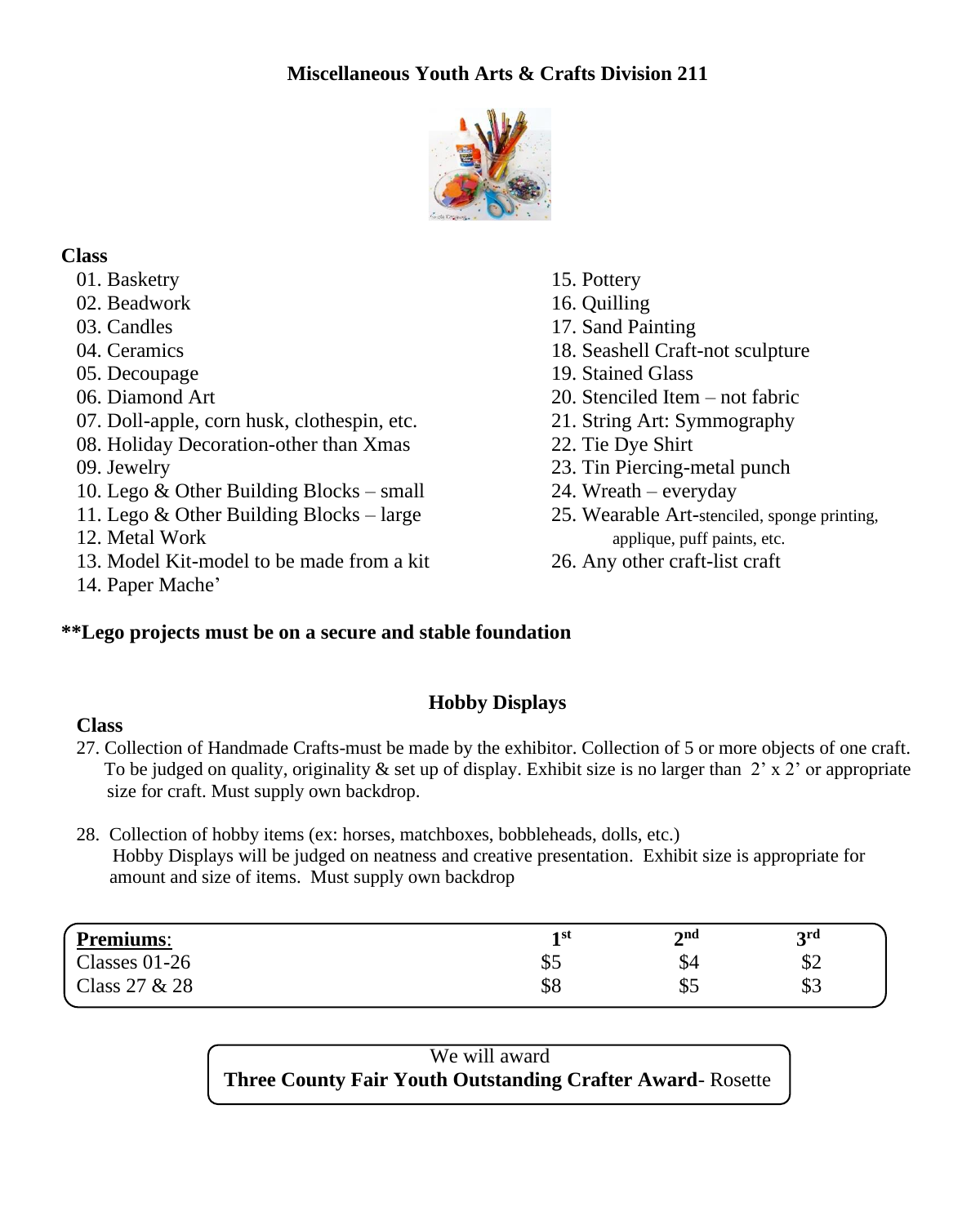# **Youth Painting and Drawing - Division 212**

Must be appropriately framed or mounted. No Crayon Drawings.



### **Guidelines:**

- 1. All Paintings and Drawings should be equipped with a secure hanging device.
- 2. If appropriate, painting and drawings should be matted and framed. Please no glass.
- 3. If it is not your original design, please attach a  $3$ " x  $5$ " card with the source (artist, photographer, magazine) of your painting/drawing that you copied.
- 4. Paint by number will not be accepted.

### **Class**

- 
- 
- 
- 
- 
- 06. Any other media 12. Marker Drawing
- 01. Acrylic Painting 07. Pen & Ink Drawing on paper or specialty boards
- 02. Oil Painting 08. Pencil Drawing
- 03. Watercolor Painting 09. Colored Pencil Drawing
- 04. Slate Painting 10. Charcoal/Chalk Drawing
- 05. Sculptures 11. Pastel Drawing
	-

| <b>Premiums:</b>     | 1 st | $\boldsymbol{\gamma}$ nd | <b>2rd</b> |  |
|----------------------|------|--------------------------|------------|--|
| Class 01, 02, $& 12$ | JУ-  | لΩب                      | ΦŹ         |  |
| Class 03 - 11        | കാ   | Φ∠                       | ΦI         |  |

### We will award

**Three County Fair Youth Art Award**- Rosette **Three County Fair Youth Reserve Art Award**- Rosette

### **Youth Photography - Division 213**

Photos should be matted only, no frames. Final Dimensions including matting are to be no larger than 11" x 14". Actual photo size is your choice. All photos must not have been exhibited before. Limited to 7 Photos per Exhibitor.



# **Black & White**

### **Class**

- 01. Animal Photograph
- 02. Photo of a person(s)
- 03. Landscape
- 04. Still Life
- 05. Garden Flowers
- 06. Nature Study
- 07. Trees/Wildflowers
- 08. Water in Nature
- 09. Farm Scene
- 10. Architecture
- 11. Any Other black & white photo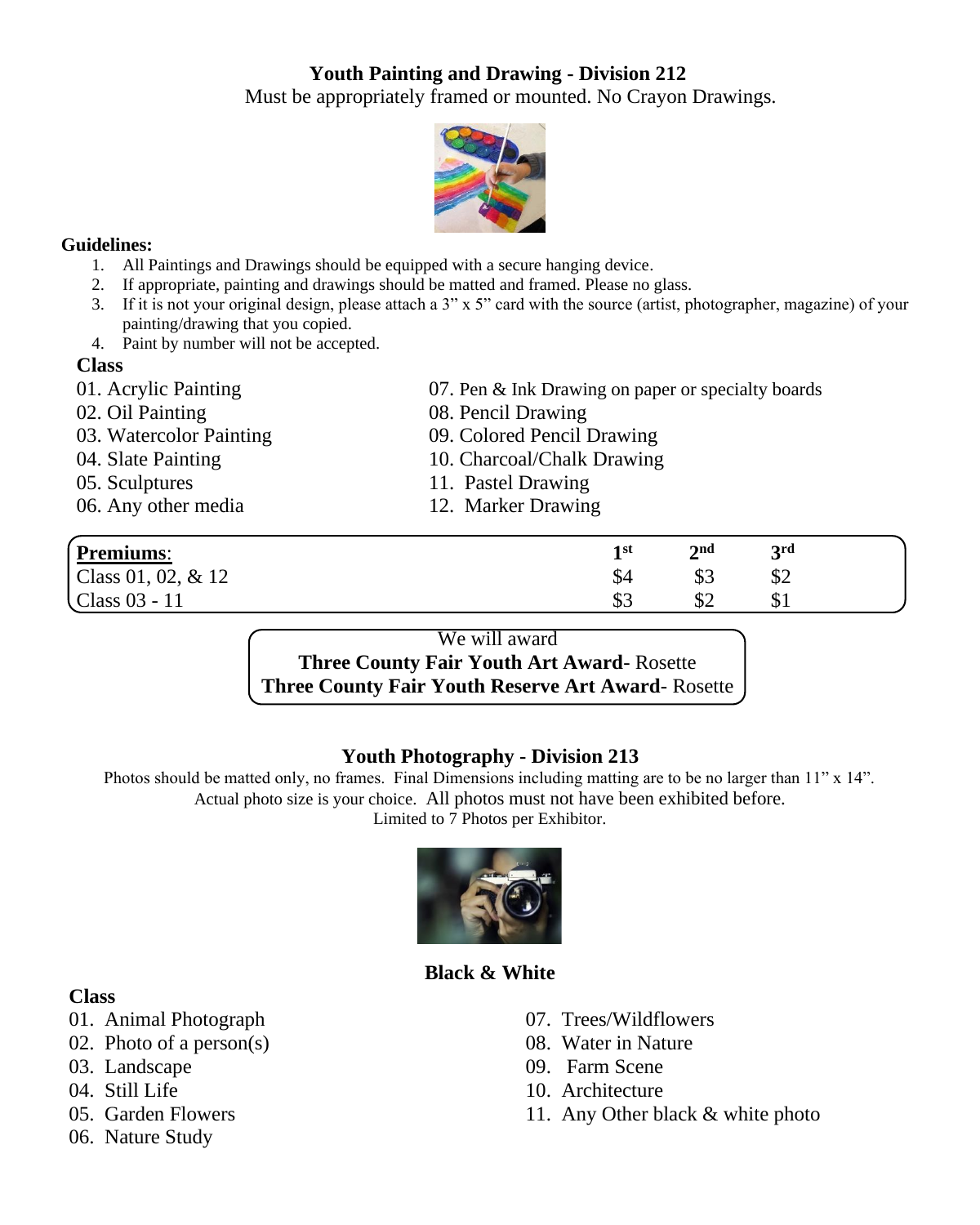| <b>Class</b>                                |                                   |                                                       |     |  |
|---------------------------------------------|-----------------------------------|-------------------------------------------------------|-----|--|
| 12. Animal Photo                            | 18. Nature Study                  |                                                       |     |  |
| 13. Photo of a person(s)                    | 19. Trees/Wildflowers             |                                                       |     |  |
| 14. Landscape                               | 20. Water in Nature               |                                                       |     |  |
| 15. Sunrise/Sunset                          | 21. Farm Scene                    |                                                       |     |  |
| 16. Still Life                              | 22. Architecture                  |                                                       |     |  |
| 17. Garden Flowers                          |                                   | 23. Any Other Color Photo                             |     |  |
|                                             | <b>Color or Black &amp; White</b> |                                                       |     |  |
| <b>Class</b>                                |                                   |                                                       |     |  |
| 24. Photograph of 2021 Three County Fair    |                                   | 26. Photograph of a Town Landmark-List th             |     |  |
| 25. Any photo of a 2021 Massachusetts Fair- |                                   | Town to be located in Hampshire, Franklin, or Hampden |     |  |
| Please state name of Fair & location.       |                                   | 27. Digital art-computer altered                      |     |  |
| <b>Premiums:</b>                            | 1 <sup>st</sup>                   | 2 <sub>nd</sub>                                       | 3rd |  |
|                                             |                                   |                                                       |     |  |

We will award **Three County Fair Youth Photography Award**- Rosette **Three County Fair Youth Reserve Photography Award-** Rosette

# **2022 MAFA State Youth Photography Competition**



# **Contest Rules & Regulations:**

### **Contest Rules & Regulations:**

- The photo must be exhibited in a MAFA member's 2022 Fair by a youth exhibitor.
- *By exhibiting at the Three County Fair you are automatically qualified for the competition, as long as the subject of your photo is agricultural in nature or depicting the agricultural aspects of a Massachusetts Fair.*
- **The photo must be exhibited & judged to be best overall agricultural photo** at the originating member Fair.
- An 8x10 un-matted and unframed photo will be judged at the convention.
- Winner must supply either an 8x10 photo or a jpeg file so an 8" x 10" photo can be reprinted.
- The winning photograph will reproduce with the best quality if it is taken with a minimum of 300 dpi, but this is not a requirement for submission.
- MAFA and MDAR have the right to use the winning photograph in publications promoting agriculture in the state of Massachusetts.
- 26. Photograph of a Town Landmark-*List the town. Town to be located in Hampshire, Franklin, or Hampden County.*
- All Classes  $\$3$   $\$2$   $\$1$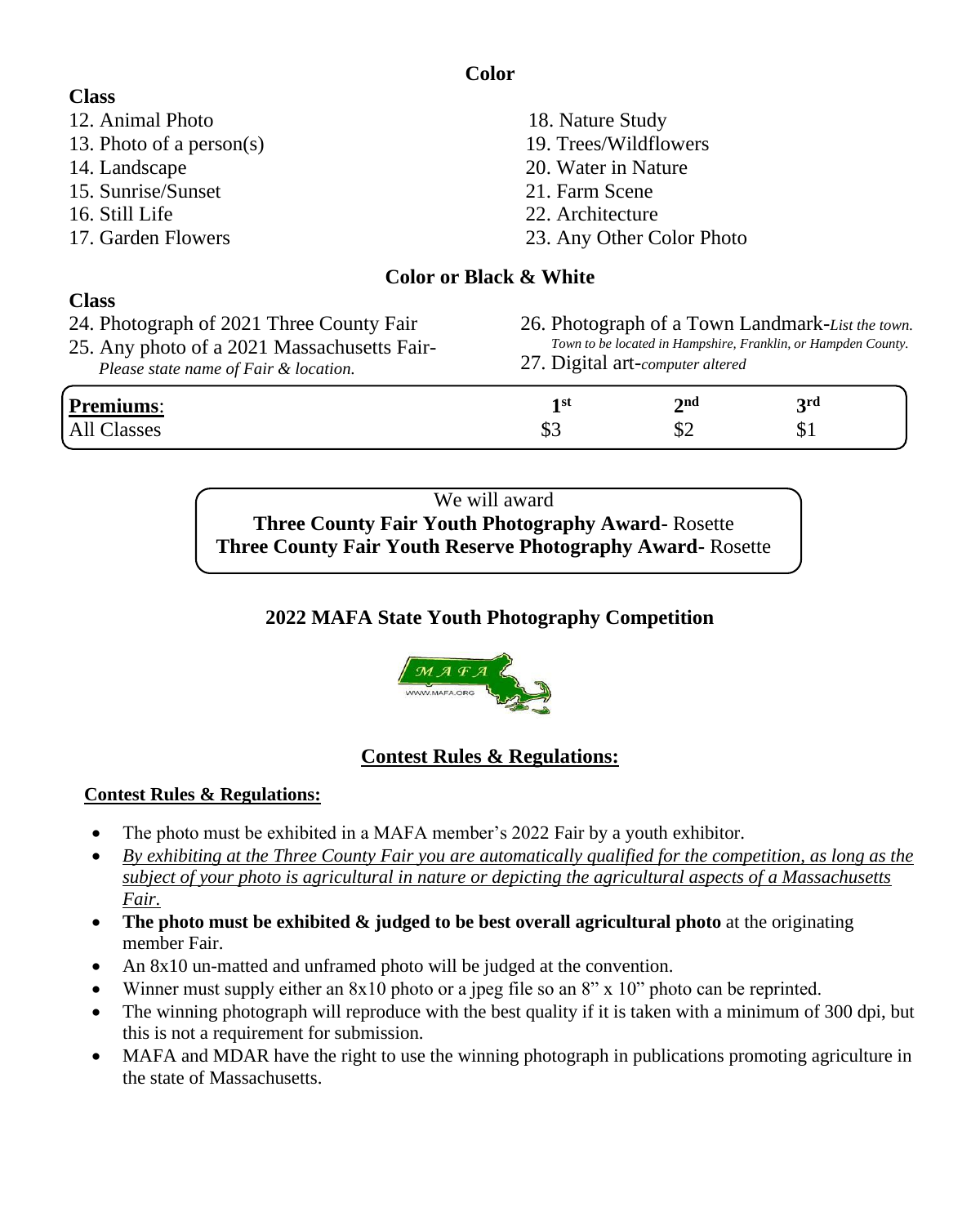### **Youth Foods - Division 214**

*Recipes must be included with all baked goods. Entries without recipes will be DISQUALIFIED. No package mixes are to be used. Must be displayed on a paper plate. Please use resealable bags, when possible, otherwise clear plastic covering. Exception: pies must be in disposable pans.* 



### **Class**

01. Fruit Bread- mini loaf 02. Cereal Bread- mi[ni loaf](https://creativecommons.org/licenses/by-sa/3.0/) 03. Quick Bread- mini loaf 04. Yeast Bread-loaf 05. Bread-Any Other 06. Dinner Rolls-3 Rolls 07. Blueberry Muffins- 3 08. Any other Muffins - 3 09. Decorated Cupcakes-3 Any Type 10. Cookies-3 Chocolate Chip 11. Cookies-3 Oatmeal 12. Cookies-3 Drop



- 13. Cookies-3 Rolled
- 14. Cookies-3 Bar
- 15. Decorated Cookies 3
- 16. Cakes-Any Type
- 17. Pies-All Competing Together
- 18. Fudge-3 pieces, Any Type
- 19. Homemade candy-3 pieces, Any Type
- 20. Healthy Food Snack 3 pieces
- 21. Cookie in a Jar must have a recipe to complete mix in jar
- 22. Packed adequate School Lunch- menu for the day must accompany lunch, use wrappers, containers, pictures, but no real food

| <b>Premiums:</b>          | 1 st | 2 <sub>na</sub><br>- | 2rd<br>ັ          |
|---------------------------|------|----------------------|-------------------|
| $\sim$<br>lasses<br>1 M.L | - D4 | ሐ⁄<br>∪ب             | $\triangle$<br>Φ∠ |

We will award **Three County Fair Youth Baking Award**- Rosette

# We will award

**Three County Fair Youth Sweepstakes Award-** Rosette

To the winner of the most blue ribbons.

*If a tie exists, second place ribbons will be counted.*